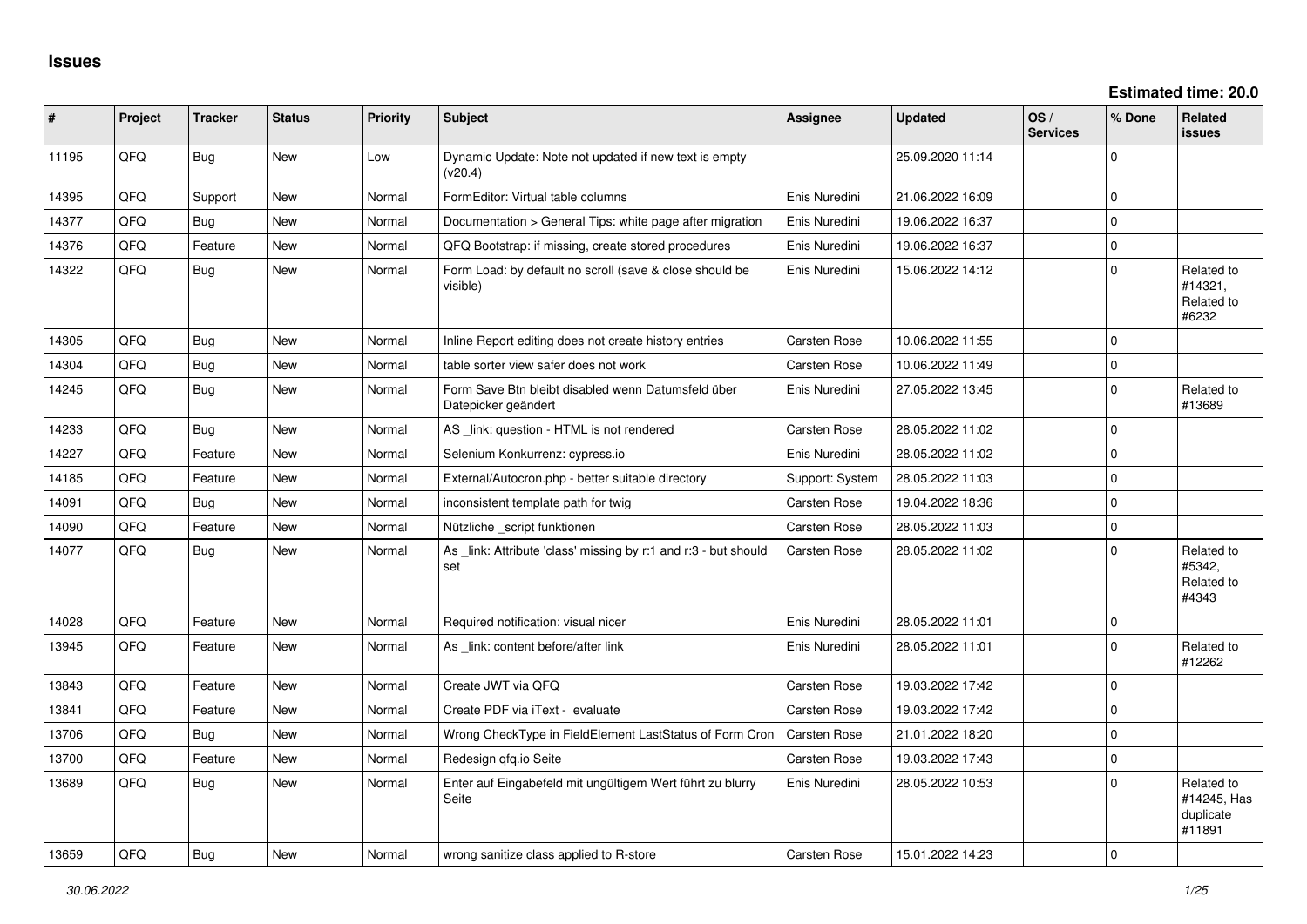| #     | Project | <b>Tracker</b> | <b>Status</b> | <b>Priority</b> | Subject                                                                                                                                             | <b>Assignee</b>        | <b>Updated</b>   | OS/<br><b>Services</b> | % Done      | <b>Related</b><br><b>issues</b>                                       |
|-------|---------|----------------|---------------|-----------------|-----------------------------------------------------------------------------------------------------------------------------------------------------|------------------------|------------------|------------------------|-------------|-----------------------------------------------------------------------|
| 13647 | QFQ     | <b>Bug</b>     | New           | Normal          | Autofocus funktioniert nicht auf Chrome                                                                                                             | Benjamin Baer          | 19.03.2022 17:44 |                        | 0           |                                                                       |
| 13609 | QFQ     | Feature        | <b>New</b>    | Normal          | QFQ Introduction: Seite aufloesen                                                                                                                   | Philipp<br>Gröbelbauer | 28.05.2022 11:02 |                        | $\mathbf 0$ |                                                                       |
| 13592 | QFQ     | <b>Bug</b>     | New           | Normal          | QFQ Build Queue: das vergeben von Tags klappt nicht. Es<br>werden keine Releases gebaut.                                                            | Carsten Rose           | 19.03.2022 17:45 |                        | 0           |                                                                       |
| 13528 | QFQ     | <b>Bug</b>     | <b>New</b>    | Normal          | qfq.io > releases: es wird kein neues Release angelegt                                                                                              | Benjamin Baer          | 19.03.2022 17:46 |                        | $\Omega$    |                                                                       |
| 13467 | QFQ     | Feature        | <b>New</b>    | Normal          | ChangeLog Generator                                                                                                                                 | Carsten Rose           | 19.03.2022 17:46 |                        | $\mathbf 0$ | Related to<br>#11460                                                  |
| 13460 | QFQ     | <b>Bug</b>     | <b>New</b>    | Normal          | Doc: Password set/reset  password should not processed<br>with 'html encode'                                                                        | Carsten Rose           | 19.03.2022 17:46 |                        | 0           |                                                                       |
| 13451 | QFQ     | <b>Bug</b>     | <b>New</b>    | Normal          | Character Counter / Max Character: Problem in Safari                                                                                                | Carsten Rose           | 15.04.2022 17:18 |                        | 0           |                                                                       |
| 13354 | QFQ     | Feature        | <b>New</b>    | Normal          | Using Websocket in QFQ                                                                                                                              | Carsten Rose           | 10.11.2021 15:47 |                        | 0           |                                                                       |
| 13332 | QFQ     | <b>Bug</b>     | <b>New</b>    | Normal          | Multi Form: Required Felder werden visuell nicht markiert.                                                                                          | Carsten Rose           | 19.03.2022 17:47 |                        | 0           |                                                                       |
| 13331 | QFQ     | <b>Bug</b>     | <b>New</b>    | Normal          | Multi Form: Clear Icon misplaced                                                                                                                    | <b>Carsten Rose</b>    | 19.03.2022 17:47 |                        | $\Omega$    |                                                                       |
| 12989 | QFQ     | <b>Bug</b>     | <b>New</b>    | Normal          | empty string does not trigger dynamic update                                                                                                        | Enis Nuredini          | 28.05.2022 11:09 |                        | 0           |                                                                       |
| 12716 | QFQ     | <b>Bug</b>     | <b>New</b>    | Normal          | template group: Pattern only applied to first instance                                                                                              | Carsten Rose           | 19.03.2022 17:47 |                        | 0           |                                                                       |
| 12714 | QFQ     | <b>Bug</b>     | <b>New</b>    | Normal          | Conversion of GIF to PDF broken when GIF contains Alpha.                                                                                            | <b>Carsten Rose</b>    | 19.03.2022 17:49 |                        | 0           |                                                                       |
| 12679 | QFQ     | Feature        | <b>New</b>    | Normal          | tablesorter: custom column width                                                                                                                    | Carsten Rose           | 16.06.2021 11:10 |                        | 0           |                                                                       |
| 12664 | QFQ     | Feature        | New           | Normal          | TinyMCE: report/remove malicous HTML/JS Code                                                                                                        | Carsten Rose           | 19.03.2022 17:47 |                        | $\Omega$    | Related to<br>#14320                                                  |
| 12632 | QFQ     | Feature        | <b>New</b>    | Normal          | TinyMCE: Prepare CSS classes for images                                                                                                             | Carsten Rose           | 04.06.2021 14:35 |                        | 100         | Blocked by<br>#12186                                                  |
| 12603 | QFQ     | Feature        | <b>New</b>    | Normal          | Dropdown (Select), Radio, checkbox:<br>itemListAlways={{!SELECT key, value}}                                                                        | Carsten Rose           | 19.03.2022 17:47 |                        | $\mathbf 0$ |                                                                       |
| 12581 | QFQ     | <b>Bug</b>     | <b>New</b>    | Normal          | Form.forward=close: Record 'new' in new browser tab ><br>save (& close) >> Form is not reloaded with new created<br>record id and stays in mode=new | Carsten Rose           | 19.03.2022 17:48 |                        | 0           |                                                                       |
| 12556 | QFQ     | Feature        | <b>New</b>    | Normal          | Pills Title: colored = static or dynamic on allrequiredgiven                                                                                        | Benjamin Baer          | 19.03.2022 17:49 |                        | 0           |                                                                       |
| 12520 | QFQ     | <b>Bug</b>     | <b>New</b>    | Normal          | Switch FE User: still active even FE User session expired                                                                                           | Carsten Rose           | 19.03.2022 17:48 |                        | 0           |                                                                       |
| 12512 | QFQ     | <b>Bug</b>     | New           | Normal          | Some MySQL Installation can't use 'stored procedures'                                                                                               | Carsten Rose           | 19.03.2022 17:48 |                        | 0           |                                                                       |
| 12490 | QFQ     | Feature        | New           | Normal          | Loading Plugins in QFQ - see what tinymce does. (lazy<br>loading)                                                                                   | Benjamin Baer          | 08.06.2022 10:37 |                        | 0           | Related to<br>#12611,<br>Related to<br>#10013,<br>Related to<br>#7732 |
| 12480 | QFQ     | Feature        | New           | Normal          | If QFQ upgrade is running, block further request                                                                                                    | Carsten Rose           | 03.05.2021 20:45 |                        | 0           |                                                                       |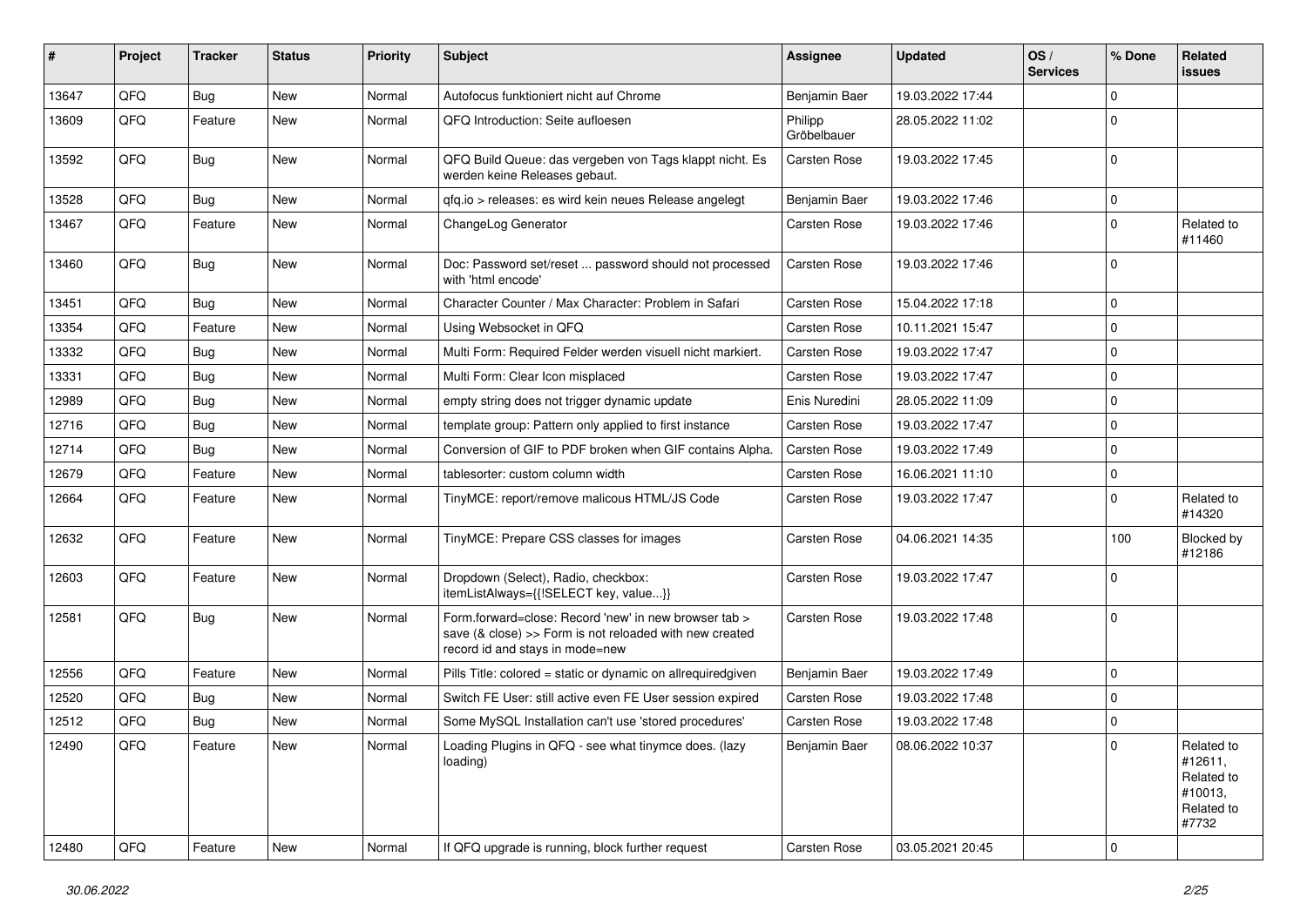| ∥ #   | Project | <b>Tracker</b> | <b>Status</b> | <b>Priority</b> | <b>Subject</b>                                                                                                 | Assignee            | <b>Updated</b>   | OS/<br><b>Services</b> | % Done       | <b>Related</b><br><b>issues</b>               |
|-------|---------|----------------|---------------|-----------------|----------------------------------------------------------------------------------------------------------------|---------------------|------------------|------------------------|--------------|-----------------------------------------------|
| 12477 | QFQ     | Feature        | <b>New</b>    | Normal          | Support for refactoring: Form, FormElement, diverse<br>Tabellen/Spalten, tt-content Records                    | Carsten Rose        | 03.05.2021 20:45 |                        | <sup>0</sup> |                                               |
| 12476 | QFQ     | Feature        | <b>New</b>    | Normal          | clearMe: a) should trigger 'dirty', b) sticky on textarea resize                                               | Benjamin Baer       | 04.01.2022 08:40 |                        | $\Omega$     | Related to<br>#9528                           |
| 12474 | QFQ     | Feature        | <b>New</b>    | Normal          | Check BaseConfigURL if it is given and the the last char is '/'                                                | Carsten Rose        | 03.05.2021 20:45 |                        | 0            |                                               |
| 12465 | QFQ     | Feature        | <b>New</b>    | Normal          | QFQ Function: use in FE to fill StoreRecord                                                                    | Carsten Rose        | 05.05.2021 21:58 |                        | 0            |                                               |
| 12413 | QFQ     | Feature        | <b>New</b>    | Normal          | STORE TYPO3: enhance for {{be users.email:T}},<br>{{fe users.email:T}}                                         | <b>Carsten Rose</b> | 03.05.2021 20:45 |                        | $\Omega$     | Related to<br>#12412,<br>Related to<br>#10012 |
| 12412 | QFQ     | Feature        | <b>New</b>    | Normal          | Action/Escape qualifier 'e' (empty), '0': if given, an empty<br>string (or '0') will be treated as 'not found' | <b>Carsten Rose</b> | 08.05.2021 09:40 |                        | $\Omega$     | Related to<br>#12413.<br>Related to<br>#10012 |
| 12400 | QFQ     | Feature        | <b>New</b>    | Normal          | Tutorial ist in QFQ Doku, Wird in der Suche gefunden, es<br>gibt aber kein Menupunkt - Inhalt ueberpruefen     | <b>Carsten Rose</b> | 03.05.2021 20:45 |                        | $\Omega$     |                                               |
| 12330 | QFQ     | Feature        | <b>New</b>    | Normal          | Copy to input field / text area / TinyMCE                                                                      | <b>Carsten Rose</b> | 07.04.2021 09:01 |                        | <sup>0</sup> |                                               |
| 12327 | QFQ     | Bug            | <b>New</b>    | Normal          | Copy to clipboard: Glyphicon can not be changed                                                                | Carsten Rose        | 27.12.2021 17:59 |                        | $\mathbf 0$  |                                               |
| 12269 | QFQ     | Feature        | <b>New</b>    | Normal          | 2FA - Login                                                                                                    | Carsten Rose        | 03.05.2021 20:45 |                        | 0            |                                               |
| 12187 | QFQ     | <b>Bug</b>     | <b>New</b>    | Normal          | Trigger FormAsFile() via Report: probably problem with multi<br>DB setup                                       | Carsten Rose        | 20.03.2021 21:20 |                        | $\Omega$     |                                               |
| 12163 | QFQ     | Feature        | <b>New</b>    | Normal          | Checkbox: table wrap                                                                                           | Carsten Rose        | 03.05.2021 20:51 |                        | 0            |                                               |
| 12162 | QFQ     | Feature        | <b>New</b>    | Normal          | FE.type=sendmail: personalized mailing (several mails) via<br>template                                         | Carsten Rose        | 03.05.2021 20:45 |                        | 0            |                                               |
| 12156 | QFQ     | Feature        | <b>New</b>    | Normal          | Form: Optional disable 'leave page'                                                                            |                     | 03.05.2021 20:45 |                        | 0            |                                               |
| 12146 | QFQ     | Feature        | New           | Normal          | Autocron Job: Anzeigen wann der naechste Job ausgefuehrt<br>wird, resp das er nicht ausgefuehrt wird           | <b>Carsten Rose</b> | 15.03.2021 15:23 |                        | $\Omega$     |                                               |
| 12135 | QFQ     | Feature        | <b>New</b>    | Normal          | Subrecord: Notiz                                                                                               |                     | 24.04.2021 16:58 |                        | $\Omega$     |                                               |
| 12133 | QFQ     | <b>Bug</b>     | <b>New</b>    | Normal          | NPM, phpSpreadSheet aktualisieren                                                                              | Carsten Rose        | 15.03.2021 09:04 |                        | 0            |                                               |
| 12119 | QFQ     | Feature        | <b>New</b>    | Normal          | AS paged: error message missing if there ist no 'r' argument.                                                  | <b>Carsten Rose</b> | 03.05.2021 20:51 |                        | 0            |                                               |
| 12109 | QFQ     | Feature        | New           | Normal          | Donwload Link: Plain, SIP, Persistent Link, Peristent SIP -<br>new notation                                    | <b>Carsten Rose</b> | 03.05.2021 20:45 |                        | $\Omega$     | Related to<br>#12085                          |
| 12045 | QFQ     | Bug            | <b>New</b>    | Normal          | templateGroup afterSave FE: Aufruf ohne<br>sglHonorFormElements funktioniert nicht                             | Carsten Rose        | 18.02.2021 16:33 |                        | $\Omega$     |                                               |
| 12040 | QFQ     | Bug            | New           | Normal          | FE Mode 'hidden' für zwei FEs auf einer Zeile                                                                  | <b>Carsten Rose</b> | 18.02.2021 10:13 |                        | 0            |                                               |
| 12039 | QFQ     | Feature        | New           | Normal          | Missing htmlSpecialChar() in pre processing on form submit                                                     |                     | 18.02.2021 00:09 |                        | 0            | Related to<br>#14320                          |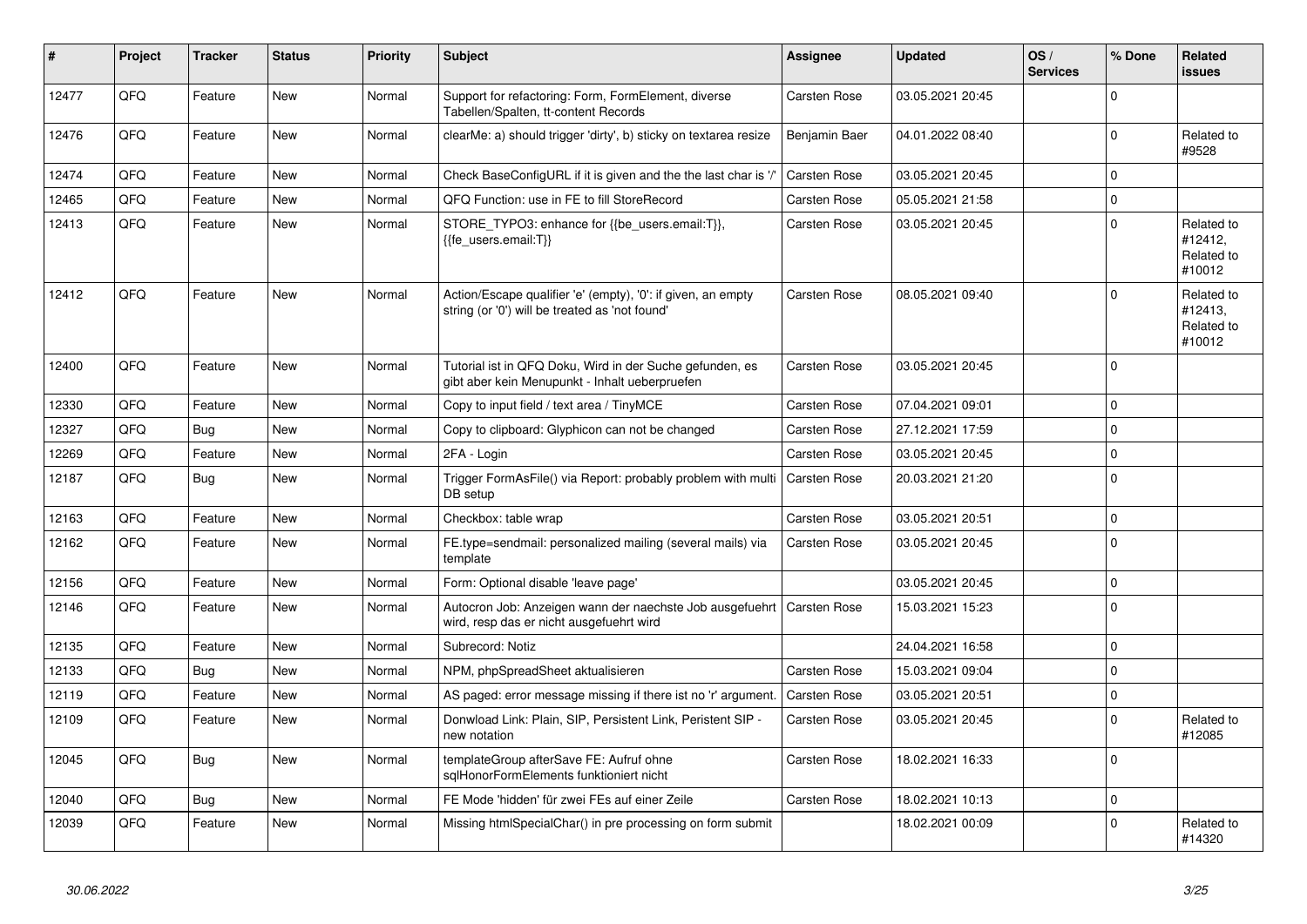| #     | Project | <b>Tracker</b> | <b>Status</b> | <b>Priority</b> | <b>Subject</b>                                                                                       | Assignee                                               | <b>Updated</b>   | OS/<br><b>Services</b> | % Done       | <b>Related</b><br><b>issues</b>              |                      |
|-------|---------|----------------|---------------|-----------------|------------------------------------------------------------------------------------------------------|--------------------------------------------------------|------------------|------------------------|--------------|----------------------------------------------|----------------------|
| 12038 | QFQ     | Feature        | <b>New</b>    | Normal          | a) STORE_VAR: filenameOnlyStripUniq, b) SP:<br>QSTRIPUNIQ()                                          |                                                        | 17.02.2021 23:55 |                        | $\Omega$     |                                              |                      |
| 12024 | QFQ     | Feature        | <b>New</b>    | Normal          | Excel Export: text columns by default decode<br>htmlspeciachar()                                     | Carsten Rose                                           | 17.02.2021 23:55 |                        | $\Omega$     | Related to<br>#12022                         |                      |
| 12023 | QFQ     | Feature        | <b>New</b>    | Normal          | MySQL Stored Precdure: QDECODESPECIALCHAR()                                                          | Carsten Rose                                           | 16.02.2021 11:16 |                        | $\mathbf 0$  | Related to<br>#12022                         |                      |
| 11955 | QFQ     | Feature        | <b>New</b>    | Normal          | subrecord: new title option to set <th> attributes - e.g. to<br/>customize tablesorter options.</th> | attributes - e.g. to<br>customize tablesorter options. | Carsten Rose     | 03.05.2021 20:47       |              | $\Omega$                                     | Related to<br>#11775 |
| 11892 | QFQ     | Feature        | New           | Normal          | tablesorter: columns with links are hard to order - new<br>qualifier 'Y: <ord>'</ord>                | Enis Nuredini                                          | 23.03.2022 09:22 |                        | $\mathbf 0$  |                                              |                      |
| 11775 | QFQ     | Feature        | New           | Normal          | Subrecord Tooltip pro Feld                                                                           | Carsten Rose                                           | 18.12.2020 15:22 |                        | $\mathbf 0$  | Related to<br>#11955                         |                      |
| 11752 | QFQ     | <b>Bug</b>     | <b>New</b>    | Normal          | checkbox renders multiple input elements with same name                                              | Carsten Rose                                           | 17.12.2020 14:58 |                        | $\Omega$     | Related to<br>#11750                         |                      |
| 11747 | QFQ     | Feature        | <b>New</b>    | Normal          | Maintenance Page with Redirect                                                                       | Carsten Rose                                           | 03.05.2021 20:47 |                        | $\mathbf 0$  | Related to<br>#11741                         |                      |
| 11716 | QFQ     | Feature        | <b>New</b>    | Normal          | Form an beliebiger Stelle im Report anzeigen                                                         |                                                        | 09.12.2020 09:47 |                        | $\Omega$     |                                              |                      |
| 11715 | QFQ     | <b>Bug</b>     | <b>New</b>    | Normal          | acceptZeroAsRequired and requiredOffButMark do not<br>coincide                                       |                                                        | 08.12.2020 12:13 |                        | $\mathbf{0}$ |                                              |                      |
| 11702 | QFQ     | Feature        | New           | Normal          | HTML Special Char makes no sense for 'allbut' if '&' is<br>forbidden                                 | Carsten Rose                                           | 07.12.2021 16:35 |                        | $\mathbf{0}$ | Related to<br>#5112,<br>Related to<br>#14320 |                      |
| 11695 | QFQ     | Bug            | <b>New</b>    | Normal          | MultiForm required FE Error                                                                          | Carsten Rose                                           | 04.12.2020 13:34 |                        | $\mathbf 0$  |                                              |                      |
| 11668 | QFQ     | <b>Bug</b>     | <b>New</b>    | Normal          | Play function.sql - problem with mysql                                                               | Carsten Rose                                           | 03.05.2021 20:48 |                        | $\Omega$     |                                              |                      |
| 11667 | QFQ     | Bug            | <b>New</b>    | Normal          | MySQL mariadb-server-10.3: Incorrect datetime value                                                  | Carsten Rose                                           | 03.05.2021 20:48 |                        | $\mathbf 0$  |                                              |                      |
| 11535 | QFQ     | Feature        | <b>New</b>    | Normal          | Ability to create SQL columns in frontend QFQ forms                                                  |                                                        | 17.11.2020 12:11 |                        | $\mathbf 0$  |                                              |                      |
| 11534 | QFQ     | Feature        | New           | Normal          | Report: Action on selected rows - Table batchprocessing<br>feature                                   |                                                        | 18.11.2020 08:15 |                        | $\Omega$     |                                              |                      |
| 11523 | QFQ     | Feature        | <b>New</b>    | Normal          | Mit dynamic Update erkennen, ob Upload gemacht wurde                                                 | Carsten Rose                                           | 13.11.2020 15:07 |                        | $\Omega$     | Related to<br>#9533                          |                      |
| 11522 | QFQ     | Bug            | <b>New</b>    | Normal          | Aus/Einblenden von Reitern                                                                           |                                                        | 13.11.2020 14:58 |                        | $\Omega$     |                                              |                      |
| 11516 | QFQ     | Feature        | <b>New</b>    | Normal          | Multi Page Form (Previous/Next Buttons)                                                              | Carsten Rose                                           | 16.03.2021 17:52 |                        | $\mathbf 0$  |                                              |                      |
| 11504 | QFQ     | Feature        | New           | Normal          | Dynamic Update: Button text update for 'Save',' Close' &<br>'Delete'                                 | Carsten Rose                                           | 12.11.2020 23:44 |                        | $\Omega$     |                                              |                      |
| 11460 | QFQ     | Feature        | <b>New</b>    | Normal          | Easier creation of changelog: gitchangelog                                                           | Carsten Rose                                           | 12.06.2021 10:20 |                        | $\Omega$     | Related to<br>#13467                         |                      |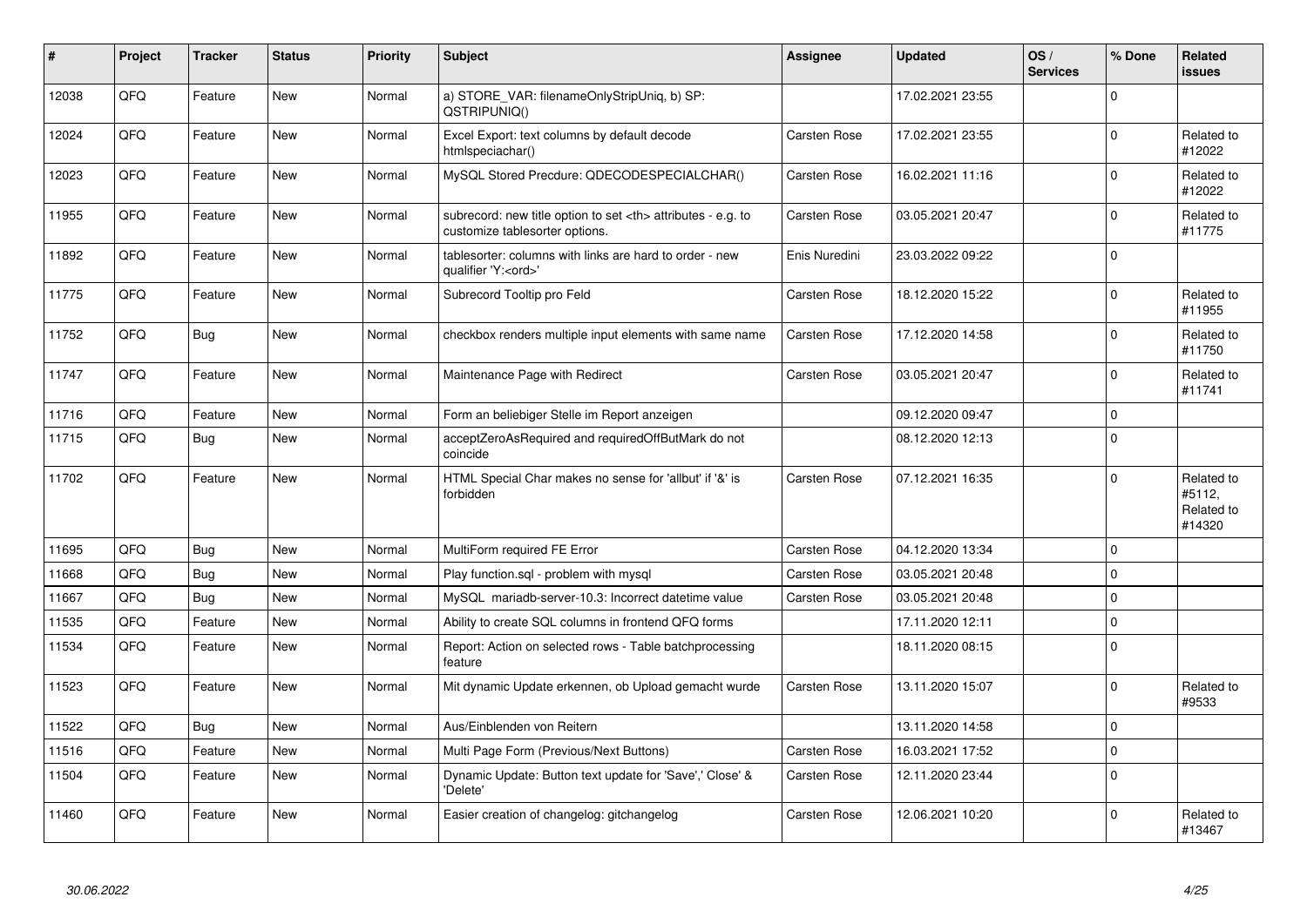| #     | Project | <b>Tracker</b> | <b>Status</b> | <b>Priority</b> | <b>Subject</b>                                                                       | <b>Assignee</b> | <b>Updated</b>   | OS/<br><b>Services</b> | % Done      | Related<br>issues                                                    |
|-------|---------|----------------|---------------|-----------------|--------------------------------------------------------------------------------------|-----------------|------------------|------------------------|-------------|----------------------------------------------------------------------|
| 11239 | QFQ     | Bug            | <b>New</b>    | Normal          | Radiobutton (plain): horizontales Rendern abhängig vom<br>Datentyp in der Datenbank  | Carsten Rose    | 30.09.2020 18:37 |                        | $\Omega$    |                                                                      |
| 11080 | QFQ     | Feature        | <b>New</b>    | Normal          | Send MQTT messages                                                                   | Carsten Rose    | 29.08.2020 19:49 |                        | $\mathbf 0$ |                                                                      |
| 10996 | QFQ     | Feature        | <b>New</b>    | Normal          | Download video via sip: no seek                                                      | Carsten Rose    | 12.08.2020 14:18 |                        | $\mathbf 0$ |                                                                      |
| 10979 | QFQ     | Feature        | <b>New</b>    | Normal          | Ajax Calls an API - dataReport                                                       | Carsten Rose    | 11.05.2022 12:15 |                        | $\mathbf 0$ |                                                                      |
| 10976 | QFQ     | Feature        | <b>New</b>    | Normal          | Excel Export Verbesserungen                                                          | Carsten Rose    | 06.08.2020 10:56 |                        | $\mathbf 0$ |                                                                      |
| 10937 | QFQ     | <b>Bug</b>     | New           | Normal          | Fehler mit abhängigen Select- Feldern beim Positionieren                             | Carsten Rose    | 12.11.2020 23:45 |                        | $\mathbf 0$ |                                                                      |
| 10890 | QFQ     | <b>Bug</b>     | <b>New</b>    | Normal          | AutoCron hangs                                                                       |                 | 20.07.2020 13:56 |                        | $\mathbf 0$ |                                                                      |
| 10874 | QFQ     | Feature        | <b>New</b>    | Normal          | Erstellen eines Foreign Keys in der Tabelle "FormElement"                            |                 | 13.07.2020 10:11 |                        | $\mathbf 0$ |                                                                      |
| 10819 | QFQ     | Feature        | <b>New</b>    | Normal          | Persistent SIP - second try                                                          | Carsten Rose    | 29.06.2020 23:02 |                        | $\mathbf 0$ | Related to<br>#6261                                                  |
| 10763 | QFQ     | Feature        | <b>New</b>    | Normal          | form accessed and submitted despite logout?                                          |                 | 16.06.2020 11:43 |                        | $\mathbf 0$ |                                                                      |
| 10759 | QFQ     | Bug            | <b>New</b>    | Normal          | emptyMeansNull - Feld falsch aktualisiert                                            |                 | 12.11.2020 23:45 |                        | $\mathbf 0$ |                                                                      |
| 10714 | QFQ     | Feature        | <b>New</b>    | Normal          | multi Table Form                                                                     | Carsten Rose    | 16.03.2021 18:44 |                        | $\mathbf 0$ |                                                                      |
| 10704 | QFQ     | Bug            | New           | Normal          | wkhtml problem rendering fullCalendar.js / fabric.js >><br>successor: puppeteer      | Carsten Rose    | 12.11.2020 23:45 |                        | $\Omega$    | Related to<br>#5024,<br>Related to<br>#4650,<br>Related to<br>#10715 |
| 10658 | QFQ     | Bug            | <b>New</b>    | Normal          | processReadOnly broken                                                               | Carsten Rose    | 27.05.2020 17:55 |                        | $\mathbf 0$ |                                                                      |
| 10593 | QFQ     | Feature        | <b>New</b>    | Normal          | label2: text behind input element                                                    | Carsten Rose    | 16.05.2020 10:57 |                        | $\mathbf 0$ |                                                                      |
| 10588 | QFQ     | Bug            | <b>New</b>    | Normal          | typeahed Tag: Doku anpassen                                                          | Carsten Rose    | 12.11.2020 23:45 |                        | $\mathbf 0$ |                                                                      |
| 10463 | QFQ     | Feature        | New           | Normal          | Report _link: expliztes setzen von HTML Tags (Bedarf fuer<br>'data-selenium' & 'id') | Enis Nuredini   | 23.03.2022 09:23 |                        | $\Omega$    | Related to<br>#7648                                                  |
| 10384 | QFQ     | Feature        | <b>New</b>    | Normal          | Parameter Exchange QFQ Instances                                                     |                 | 07.05.2020 09:38 |                        | 0           |                                                                      |
| 10345 | QFQ     | Feature        | New           | Normal          | Templates - Patterns QFQ Style                                                       |                 | 03.05.2021 21:01 |                        | $\mathbf 0$ | Related to<br>#10713                                                 |
| 10324 | QFQ     | Bug            | <b>New</b>    | Normal          | Excel Export mit Template funktioniert nur, wenn Template<br>vor uid kommt           |                 | 30.03.2020 11:20 |                        | $\Omega$    | Related to<br>#10257                                                 |
| 10322 | QFQ     | Bug            | New           | Normal          | FormElement / Radio: missing column 'enum' >> FE not<br>reported                     | Carsten Rose    | 07.05.2020 09:37 |                        | $\Omega$    |                                                                      |
| 10119 | QFQ     | Feature        | New           | Normal          | Dropdown (selectlist) & TypeAhead: format and catagorize<br>list                     | Carsten Rose    | 07.05.2020 09:36 |                        | $\mathbf 0$ |                                                                      |
| 10115 | QFQ     | Feature        | New           | Normal          | TypeAhead: static list                                                               | Carsten Rose    | 26.02.2020 16:42 |                        | 100         |                                                                      |
| 10082 | QFQ     | <b>Bug</b>     | New           | Normal          | FE.type=SELECT - 'sanatize' Class                                                    | Carsten Rose    | 07.05.2020 09:36 |                        | $\mathbf 0$ | Related to<br>#10081                                                 |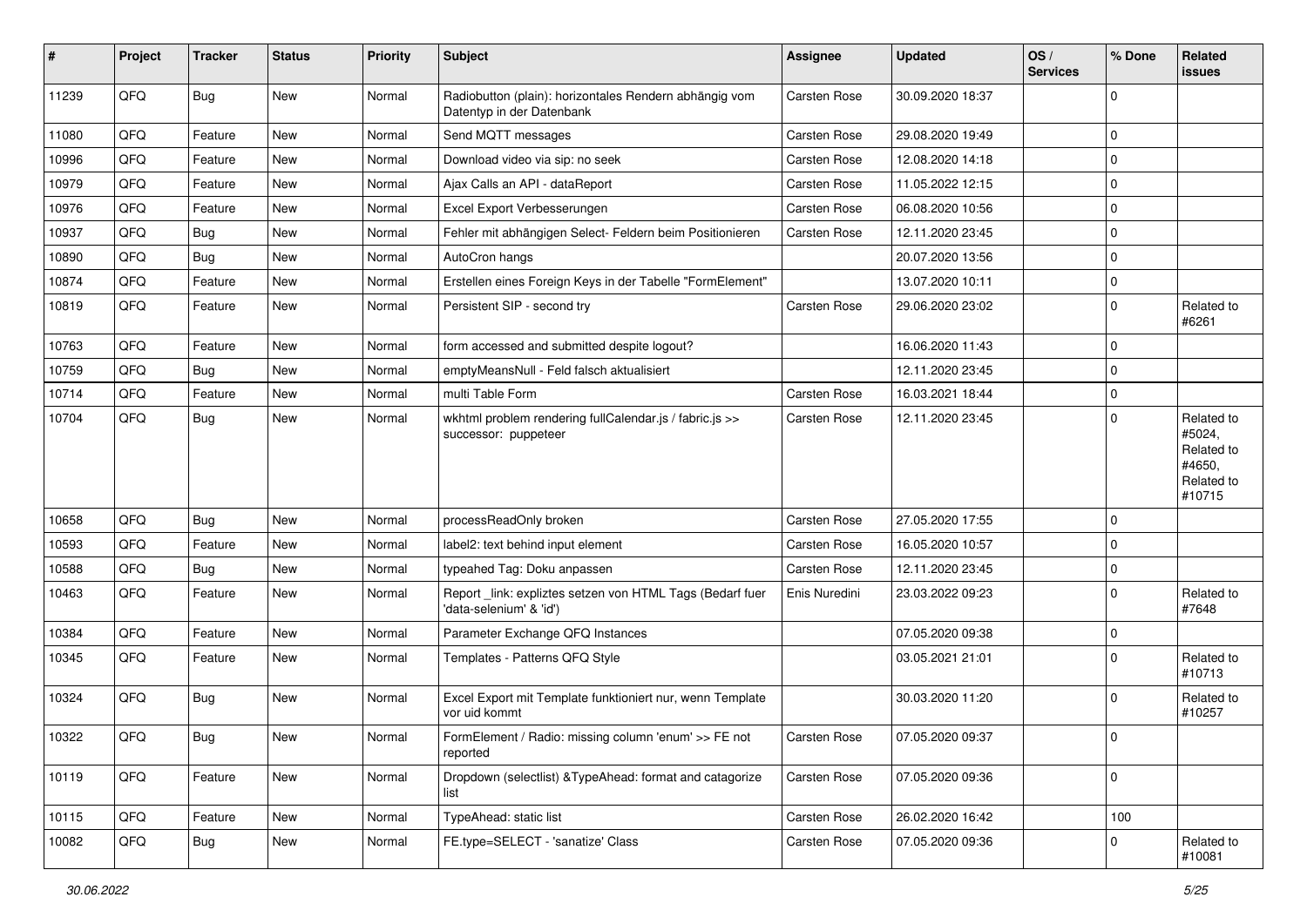| ∦     | Project | <b>Tracker</b> | <b>Status</b> | <b>Priority</b> | Subject                                                                                                                               | <b>Assignee</b> | <b>Updated</b>   | OS/<br><b>Services</b> | % Done      | Related<br>issues                                                    |
|-------|---------|----------------|---------------|-----------------|---------------------------------------------------------------------------------------------------------------------------------------|-----------------|------------------|------------------------|-------------|----------------------------------------------------------------------|
| 10080 | QFQ     | Feature        | <b>New</b>    | Normal          | Popup on 'save' / 'close': configure dialog (answer<br>yes/no/cancle/)                                                                | Carsten Rose    | 28.03.2021 20:52 |                        | $\Omega$    | Is duplicate of<br>#12262                                            |
| 10014 | QFQ     | Feature        | New           | Normal          | Manual.rst: describe behaviour and process order of<br>fillStoreVar, slaveId, sqlBefore,                                              | Carsten Rose    | 01.02.2020 22:31 |                        | $\mathbf 0$ |                                                                      |
| 9983  | QFQ     | Feature        | New           | Normal          | Report Notation: new keyword 'range'                                                                                                  | Carsten Rose    | 01.02.2020 15:55 |                        | $\mathbf 0$ |                                                                      |
| 9927  | QFQ     | Feature        | New           | Normal          | QFQ Update: a) Update nur machen wenn BE User<br>eingeloggt ist., b) Bei Fehler genaue Meldung welcher<br>Updateschritt Probleme hat. | Carsten Rose    | 22.01.2020 12:59 |                        | $\Omega$    |                                                                      |
| 9855  | QFQ     | <b>Bug</b>     | <b>New</b>    | Normal          | <b>Required Check</b>                                                                                                                 |                 | 01.02.2020 15:56 |                        | $\mathbf 0$ |                                                                      |
| 9853  | QFQ     | Feature        | New           | Normal          | Check das SQL / QFQ / Mail Logfile geschrieben wird                                                                                   |                 | 09.01.2020 11:15 |                        | $\mathbf 0$ |                                                                      |
| 9811  | QFQ     | Feature        | New           | Normal          | Report: tag every n'th row                                                                                                            | Carsten Rose    | 01.02.2020 23:22 |                        | $\mathbf 0$ |                                                                      |
| 9783  | QFQ     | <b>Bug</b>     | <b>New</b>    | Normal          | Email with special characters                                                                                                         | Carsten Rose    | 01.02.2020 23:22 |                        | $\mathbf 0$ |                                                                      |
| 9781  | QFQ     | Feature        | New           | Normal          | Button: CSS class to make buttons smaller                                                                                             | Carsten Rose    | 01.02.2020 23:22 |                        | $\mathbf 0$ |                                                                      |
| 9777  | QFQ     | Feature        | New           | Normal          | Logging QFQ Variables                                                                                                                 | Carsten Rose    | 16.12.2019 17:17 |                        | $\Omega$    |                                                                      |
| 9773  | QFQ     | <b>Bug</b>     | New           | Normal          | form.parameter.formModeGlobal=requiredOff                                                                                             | Carsten Rose    | 01.02.2020 15:56 |                        | $\mathbf 0$ |                                                                      |
| 9707  | QFQ     | Feature        | New           | Normal          | SIP security: encode pageld and check pageld on decode                                                                                | Carsten Rose    | 01.02.2020 23:22 |                        | $\mathbf 0$ |                                                                      |
| 9706  | QFQ     | Feature        | New           | Normal          | Multi File Upload (hidden template group)                                                                                             | Carsten Rose    | 01.02.2020 23:22 |                        | $\Omega$    | Related to<br>#7521,<br>Related to<br>#5562.<br>Related to<br>#13330 |
| 9602  | QFQ     | Feature        | <b>New</b>    | Normal          | Form definition as JSON                                                                                                               | Carsten Rose    | 01.02.2020 23:21 |                        | $\mathbf 0$ | Related to<br>#9600                                                  |
| 9537  | QFQ     | Feature        | New           | Normal          | FormEditor: Edit fieldset in FrontEnd                                                                                                 | Carsten Rose    | 01.02.2020 23:22 |                        | $\mathbf 0$ |                                                                      |
| 9533  | QFQ     | <b>Bug</b>     | New           | Normal          | FE.type=upload: Check in 'beforeSave' if upload is given                                                                              | Carsten Rose    | 01.02.2020 23:22 |                        | $\mathbf 0$ | Related to<br>#11523                                                 |
| 9352  | QFQ     | Feature        | <b>New</b>    | Normal          | FE 'Native' fire slaveld, sqlAfter, sqlIns                                                                                            | Carsten Rose    | 01.02.2020 23:22 |                        | $\mathbf 0$ |                                                                      |
| 9348  | QFQ     | Feature        | New           | Normal          | defaultThumbnailSize: pre render thumbnails                                                                                           | Carsten Rose    | 12.06.2021 09:05 |                        | $\mathbf 0$ |                                                                      |
| 9317  | QFQ     | Bug            | New           | Normal          | FE.type=note: with dynamic show/hidden an empty label<br>causes trouble                                                               | Carsten Rose    | 01.02.2020 23:22 |                        | $\mathbf 0$ |                                                                      |
| 9275  | QFQ     | <b>Bug</b>     | New           | Normal          | autcron: t3 page, which takes to long to respond, is not<br>reported properly                                                         | Carsten Rose    | 01.02.2020 23:22 |                        | 100         |                                                                      |
| 9221  | QFQ     | Feature        | New           | Normal          | typeAhead: Zeichenlimite ausschalten                                                                                                  | Carsten Rose    | 29.06.2022 22:36 |                        | $\mathbf 0$ |                                                                      |
| 9208  | QFQ     | Feature        | New           | Normal          | Manage 'recent' records                                                                                                               | Carsten Rose    | 01.02.2020 23:22 |                        | 0           |                                                                      |
| 9177  | QFQ     | <b>Bug</b>     | New           | Normal          | Bug? QFQ tries to save an action FE, which has real<br>existing column name                                                           | Carsten Rose    | 01.02.2020 23:22 |                        | $\mathbf 0$ |                                                                      |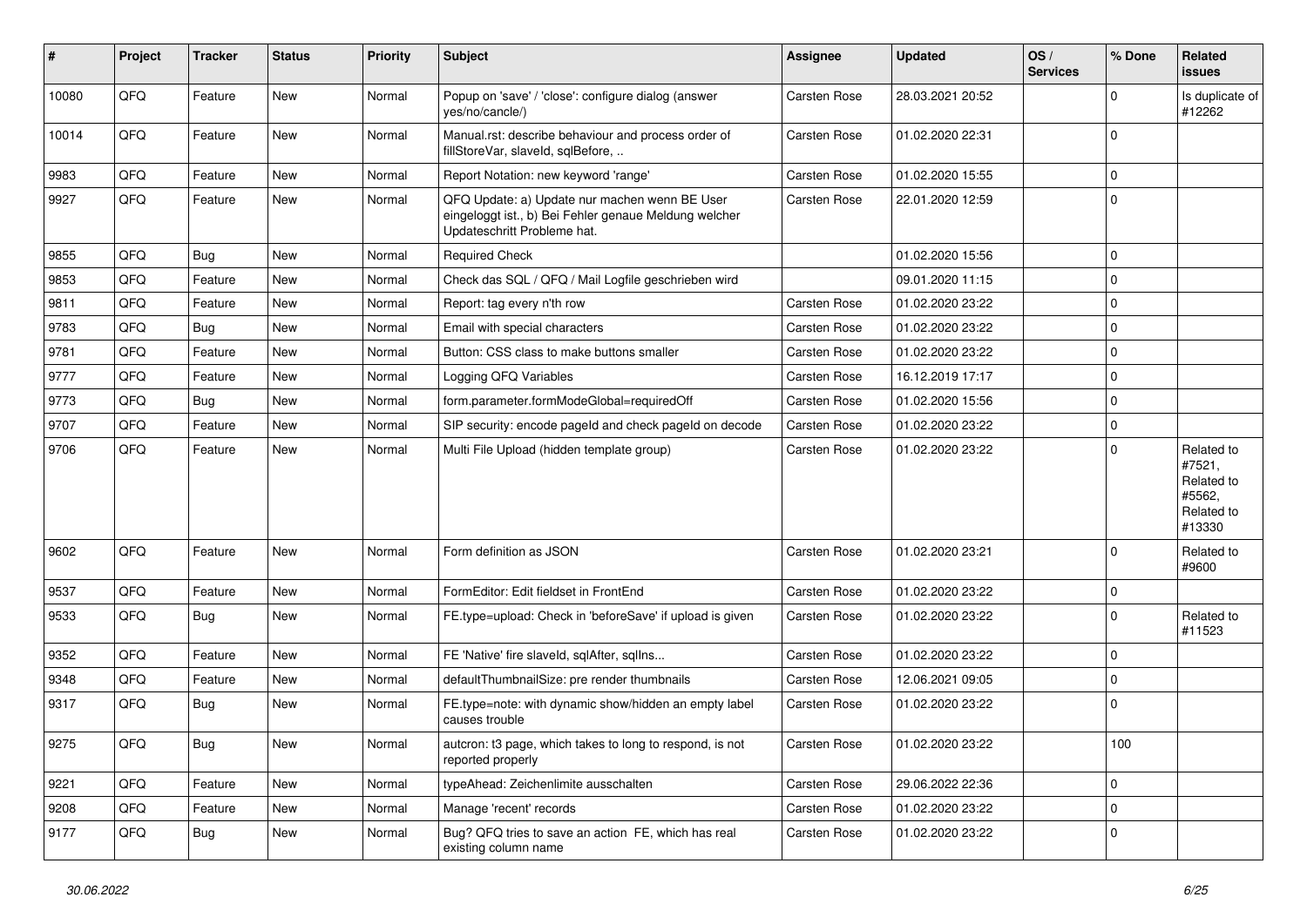| #    | Project        | <b>Tracker</b> | <b>Status</b> | <b>Priority</b> | <b>Subject</b>                                                                                         | Assignee            | <b>Updated</b>   | OS/<br><b>Services</b> | % Done      | Related<br>issues    |
|------|----------------|----------------|---------------|-----------------|--------------------------------------------------------------------------------------------------------|---------------------|------------------|------------------------|-------------|----------------------|
| 9136 | QFQ            | Feature        | New           | Normal          | Create ZIP files with dynamic PDFs                                                                     | Carsten Rose        | 01.02.2020 23:22 |                        | $\mathbf 0$ |                      |
| 9129 | QFQ            | Feature        | <b>New</b>    | Normal          | sqlValidate: Message as notification, not as error                                                     | Carsten Rose        | 01.02.2020 23:22 |                        | $\mathbf 0$ | Related to<br>#9128  |
| 9128 | QFQ            | Feature        | New           | Normal          | Error Message: not replaced variables- a) replace back to<br>'{{', b) underline                        | Carsten Rose        | 01.02.2020 23:22 |                        | $\mathbf 0$ | Related to<br>#9129  |
| 9127 | QFQ            | Bug            | <b>New</b>    | Normal          | Error Message: change 'roll over' color - text not readable                                            | Carsten Rose        | 01.02.2020 23:22 |                        | $\mathbf 0$ |                      |
| 9077 | QFQ            | <b>Bug</b>     | <b>New</b>    | Normal          | typeAheadSql: report broken SQL                                                                        | <b>Carsten Rose</b> | 29.06.2022 22:35 |                        | $\mathbf 0$ | Related to<br>#4018  |
| 9013 | QFQ            | Bug            | <b>New</b>    | Normal          | Error in Twig template not handled                                                                     | <b>Carsten Rose</b> | 20.10.2021 13:43 |                        | $\mathbf 0$ |                      |
| 8975 | QFQ            | Feature        | <b>New</b>    | Normal          | Report Notation: 2.0                                                                                   | Carsten Rose        | 01.02.2020 23:22 |                        | $\mathbf 0$ | Related to<br>#8963  |
| 8806 | QFQ            | Feature        | New           | Normal          | SQL Function nl2br                                                                                     | Carsten Rose        | 01.02.2020 23:22 |                        | $\mathbf 0$ |                      |
| 8719 | QFQ            | Feature        | <b>New</b>    | Normal          | extraButtonLock: add support for 0/1                                                                   | Carsten Rose        | 01.02.2020 23:22 |                        | 0           |                      |
| 8702 | QFQ            | Feature        | New           | Normal          | Load Record which is locked: missing user info                                                         | <b>Carsten Rose</b> | 11.12.2019 16:16 |                        | $\Omega$    | Related to<br>#9789  |
| 8336 | QFQ            | Feature        | <b>New</b>    | Normal          | Form > modified > Close New: a) Optional disable popup, b)<br>custom text, c) mode on save: close stay | Carsten Rose        | 01.02.2020 23:22 |                        | $\mathbf 0$ | Related to<br>#8335  |
| 8217 | QFQ            | Feature        | <b>New</b>    | Normal          | if-elseif-else construct                                                                               | Carsten Rose        | 16.03.2021 18:41 |                        | $\mathbf 0$ | Related to<br>#10716 |
| 8187 | QFQ            | Feature        | <b>New</b>    | Normal          | Subrecord: enable/hide new button - make new/edit/delete<br>customizeable.                             | Carsten Rose        | 06.03.2021 18:44 |                        | $\mathbf 0$ | Related to<br>#11326 |
| 8089 | QFQ            | Feature        | <b>New</b>    | Normal          | Copy/Paste for FormElements                                                                            | Carsten Rose        | 01.02.2020 23:22 |                        | 0           |                      |
| 8049 | QFQ            | Bug            | New           | Normal          | FE.type=note, column 'value': text moves some pixel to top<br>after save                               | <b>Carsten Rose</b> | 01.02.2020 23:22 |                        | $\Omega$    |                      |
| 7924 | QFQ            | Feature        | <b>New</b>    | Normal          | Radio/Checkbox with Tooltip                                                                            | Carsten Rose        | 01.02.2020 23:22 |                        | 0           |                      |
| 7920 | QFQ            | Feature        | <b>New</b>    | Normal          | FE: Syntax Highlight, Zeinlenumbruch                                                                   | Carsten Rose        | 01.02.2020 10:03 |                        | 0           |                      |
| 7890 | QFQ            | Bug            | <b>New</b>    | Normal          | FormElement 'required': extraButtonInfo not aligned                                                    | Carsten Rose        | 11.06.2021 21:17 |                        | $\mathbf 0$ | Related to<br>#11517 |
| 7812 | QFQ            | Feature        | <b>New</b>    | Normal          | FE 'Subrecord' - new option 'subrecordShowFilter',<br>'subrecordPaging'                                | <b>Carsten Rose</b> | 01.02.2020 23:22 |                        | $\mathbf 0$ |                      |
| 7795 | QFQ            | <b>Bug</b>     | <b>New</b>    | Normal          | Readonly Form: Typeahead-Felder                                                                        | Carsten Rose        | 01.02.2020 23:22 |                        | $\mathbf 0$ | Related to<br>#10640 |
| 7685 | QFQ            | <b>Bug</b>     | <b>New</b>    | Normal          | Open FormElement from QFQ error message and save<br>modified record: error about missing {{formId:F}}  | Carsten Rose        | 01.02.2020 23:22 |                        | 0           |                      |
| 7683 | QFQ            | Feature        | New           | Normal          | Special column names in '{{ SELECT  AS _link }}' should<br>be detected                                 | Carsten Rose        | 01.02.2020 23:21 |                        | $\mathbf 0$ |                      |
| 7681 | $\mathsf{QFQ}$ | Feature        | New           | Normal          | Optional switch off 'check for modified record'                                                        | Carsten Rose        | 01.02.2020 23:21 |                        | $\pmb{0}$   |                      |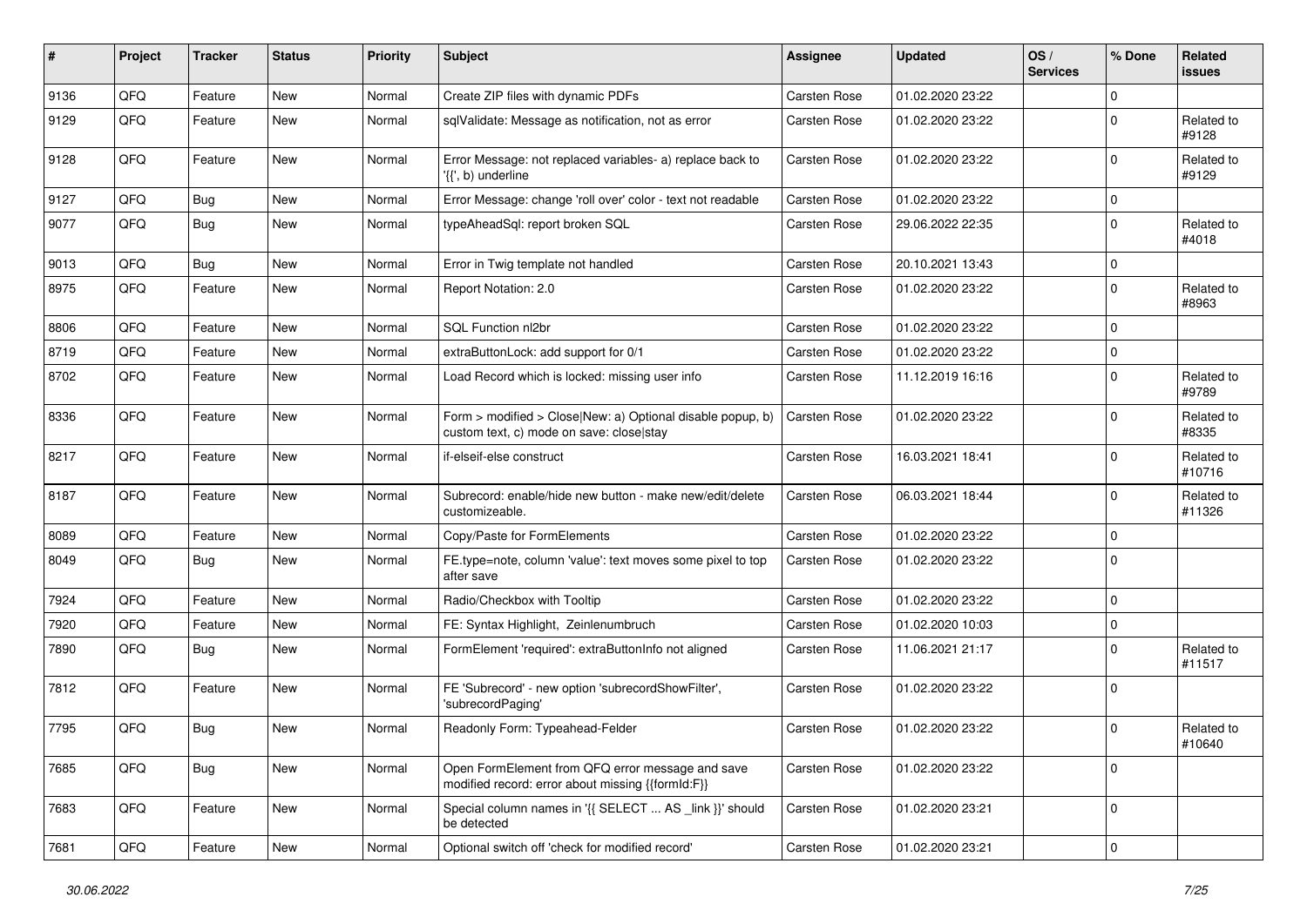| #    | Project | <b>Tracker</b> | <b>Status</b> | <b>Priority</b> | <b>Subject</b>                                                                                                             | <b>Assignee</b> | <b>Updated</b>   | OS/<br><b>Services</b> | % Done      | Related<br>issues      |
|------|---------|----------------|---------------|-----------------|----------------------------------------------------------------------------------------------------------------------------|-----------------|------------------|------------------------|-------------|------------------------|
| 7660 | QFQ     | Feature        | <b>New</b>    | Normal          | IMAP: import mails to DB, move / delete mails                                                                              | Carsten Rose    | 01.02.2020 09:52 |                        | $\mathbf 0$ |                        |
| 7574 | QFQ     | <b>Bug</b>     | New           | Normal          | Substitute error: form element not reported / dont parse<br>Form.note                                                      | Carsten Rose    | 01.02.2020 23:21 |                        | $\Omega$    |                        |
| 7547 | QFQ     | Bug            | <b>New</b>    | Normal          | Error Message in afterSave: wrong parameter column<br>reported                                                             | Carsten Rose    | 01.02.2020 23:22 |                        | $\mathbf 0$ |                        |
| 7524 | QFQ     | Bug            | <b>New</b>    | Normal          | QFQ throws a 'General Error' if 'fileadmin/protected/log/' is<br>not writeable                                             | Carsten Rose    | 01.02.2020 23:22 |                        | $\mathbf 0$ |                        |
| 7521 | QFQ     | Feature        | New           | Normal          | TemplateGroup: fe.type=upload                                                                                              | Carsten Rose    | 01.02.2020 23:21 |                        | $\Omega$    | Related to<br>#9706    |
| 7520 | QFQ     | Feature        | <b>New</b>    | Normal          | QR Code:  AS _qr ( AS _link)                                                                                               | Carsten Rose    | 01.02.2020 23:22 |                        | $\mathbf 0$ |                        |
| 7519 | QFQ     | Feature        | New           | Normal          | Select: Multi                                                                                                              | Carsten Rose    | 01.02.2020 23:22 |                        | $\Omega$    |                        |
| 7513 | QFQ     | <b>Bug</b>     | <b>New</b>    | Normal          | Radios not correct aligned                                                                                                 | Carsten Rose    | 01.02.2020 23:22 |                        | $\mathbf 0$ |                        |
| 7512 | QFQ     | <b>Bug</b>     | <b>New</b>    | Normal          | FE: inputType=number >> 'pattern' is not respected                                                                         | Carsten Rose    | 01.02.2020 23:22 |                        | $\mathbf 0$ |                        |
| 7481 | QFQ     | Feature        | New           | Normal          | Detect 'BaseUrl' automatically                                                                                             | Carsten Rose    | 01.02.2020 23:21 |                        | $\mathbf 0$ |                        |
| 7480 | QFQ     | Feature        | New           | Normal          | Record History (Undo / Redo)                                                                                               | Carsten Rose    | 11.12.2019 16:16 |                        | 0           | Related to<br>#2361    |
| 7342 | QFQ     | Feature        | <b>New</b>    | Normal          | add content $=$ hide this                                                                                                  | Carsten Rose    | 01.02.2020 23:21 |                        | $\mathbf 0$ |                        |
| 7280 | QFQ     | Feature        | New           | Normal          | recently used table                                                                                                        | Carsten Rose    | 01.02.2020 23:21 |                        | $\mathbf 0$ |                        |
| 7261 | QFQ     | <b>Bug</b>     | New           | Normal          | Report pathFilename for user without path, only the filename                                                               | Carsten Rose    | 01.02.2020 23:21 |                        | 0           |                        |
| 7239 | QFQ     | Feature        | <b>New</b>    | Normal          | TinyMCE: html tag whitelist                                                                                                | Carsten Rose    | 01.02.2020 23:21 |                        | $\Omega$    | Related to<br>#14320   |
| 7219 | QFQ     | <b>Bug</b>     | New           | Normal          | typeSheadSql / typeAheadSqlPrefetch: change to curly<br>braces                                                             | Carsten Rose    | 01.02.2020 23:21 |                        | $\mathbf 0$ |                        |
| 7175 | QFQ     | Feature        | <b>New</b>    | Normal          | Upload: md5 hash as filename                                                                                               | Carsten Rose    | 01.02.2020 23:21 |                        | $\Omega$    |                        |
| 7119 | QFQ     | Feature        | New           | Normal          | Upload: scaleDownWidth, scaleDownHeight                                                                                    | Carsten Rose    | 01.02.2020 23:21 |                        | $\mathbf 0$ |                        |
| 7109 | QFQ     | Feature        | <b>New</b>    | Normal          | Dynamic Updates: row/element hide                                                                                          | Carsten Rose    | 01.02.2020 23:22 |                        | $\Omega$    | Has duplicate<br>#4081 |
| 7102 | QFQ     | Feature        | <b>New</b>    | Normal          | Comment sign in report: '#' and '--'                                                                                       | Carsten Rose    | 01.02.2020 23:21 |                        | $\mathbf 0$ |                        |
| 7099 | QFQ     | Feature        | New           | Normal          | Redesign FormEditor                                                                                                        | Carsten Rose    | 01.02.2020 23:21 |                        | $\mathbf 0$ |                        |
| 7014 | QFQ     | <b>Bug</b>     | New           | Normal          | Sending invalid emails succeeds when<br>debug.redirectAllMailTo is set                                                     | Carsten Rose    | 01.02.2020 23:21 |                        | $\mathbf 0$ |                        |
| 7002 | QFQ     | <b>Bug</b>     | New           | Normal          | Dynamic Update: row does not disappear / appear                                                                            | Carsten Rose    | 01.02.2020 23:22 |                        | $\pmb{0}$   |                        |
| 6912 | QFQ     | <b>Bug</b>     | New           | Normal          | error Message Var 'deadline' already set in SIP - in Form<br>with FE.value={{deadline:R:::{{deadlinePeriod:Y}}}}           | Carsten Rose    | 01.02.2020 23:21 |                        | $\Omega$    |                        |
| 6855 | QFQ     | Feature        | New           | Normal          | With {{feUser:U}}!={{feUser:T}}: Save / Delete: only possible<br>with {{feUserSave:U}}='yes' and '{{feUserDelete:U}}='yes' | Carsten Rose    | 01.02.2020 23:21 |                        | $\mathbf 0$ |                        |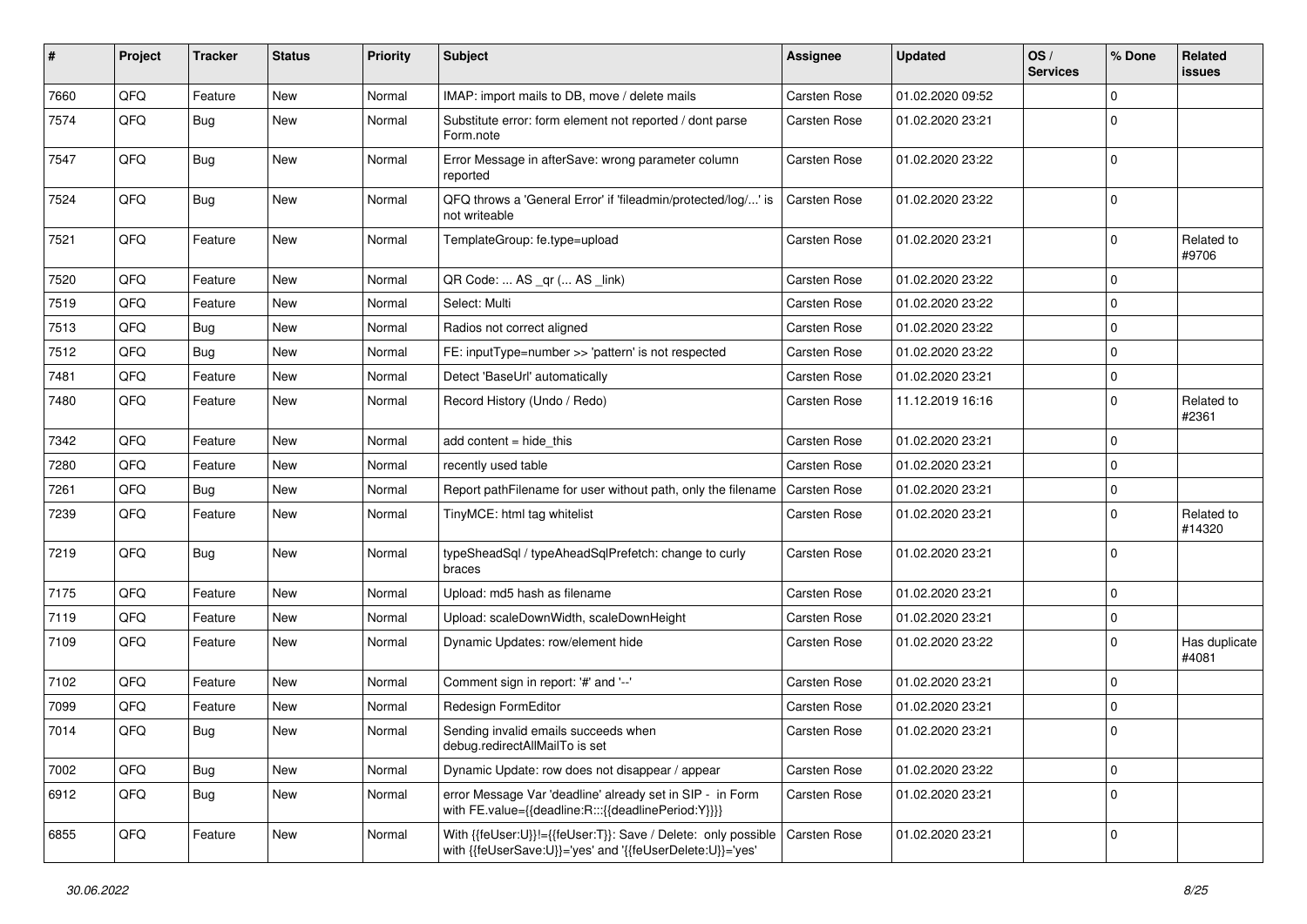| #    | Project | <b>Tracker</b> | <b>Status</b> | <b>Priority</b> | <b>Subject</b>                                                                                        | <b>Assignee</b>     | <b>Updated</b>   | OS/<br><b>Services</b> | % Done       | <b>Related</b><br><b>issues</b>             |
|------|---------|----------------|---------------|-----------------|-------------------------------------------------------------------------------------------------------|---------------------|------------------|------------------------|--------------|---------------------------------------------|
| 6765 | QFQ     | Feature        | <b>New</b>    | Normal          | Moeglichkeit via QFQ eigene Logs zu schreiben                                                         | <b>Carsten Rose</b> | 01.02.2020 23:21 |                        | 0            |                                             |
| 6723 | QFQ     | Feature        | New           | Normal          | Report QFQ Installation and Version                                                                   | Carsten Rose        | 12.06.2021 09:07 |                        | <sup>0</sup> |                                             |
| 6677 | QFQ     | Bug            | <b>New</b>    | Normal          | Error message FE Action Element: no/wrong FE reference<br>who cause the problem.                      | <b>Carsten Rose</b> | 01.02.2020 23:21 |                        | $\mathbf 0$  |                                             |
| 6609 | QFQ     | Feature        | <b>New</b>    | Normal          | Formlet: JSON API erweitern                                                                           | Carsten Rose        | 01.02.2020 23:21 |                        | 50           |                                             |
| 6602 | QFQ     | Feature        | <b>New</b>    | Normal          | Formlet: in Report auf Mausklick ein mini-form oeffnen                                                | <b>Carsten Rose</b> | 11.12.2019 16:16 |                        | 0            |                                             |
| 6594 | QFQ     | Feature        | <b>New</b>    | Normal          | Excel: on download, check if there is a valid sip                                                     | <b>Carsten Rose</b> | 01.02.2020 23:21 |                        | $\Omega$     |                                             |
| 6483 | QFQ     | <b>Bug</b>     | <b>New</b>    | Normal          | R Store funktioniert nicht bei 'Report Notation' im FE                                                | Carsten Rose        | 01.02.2020 23:21 |                        | $\mathbf 0$  |                                             |
| 6462 | QFQ     | <b>Bug</b>     | New           | Normal          | File Upload: Nutzlose Fehlermeldung wenn Datei zu gross                                               | <b>Carsten Rose</b> | 01.02.2020 23:21 |                        | $\Omega$     | Related to<br>#6139                         |
| 6437 | QFQ     | Feature        | <b>New</b>    | Normal          | Neuer Mode Button bei FormElementen                                                                   | Carsten Rose        | 01.02.2020 23:21 |                        | 0            | Related to<br>#9668.<br>Blocked by<br>#9678 |
| 6292 | QFQ     | Feature        | <b>New</b>    | Normal          | Download: File speichern mit Hash aber original Filename in<br>der Datenbank vermerken fuer Downloads | Carsten Rose        | 01.02.2020 23:21 |                        | $\Omega$     |                                             |
| 6289 | QFQ     | Feature        | <b>New</b>    | Normal          | Form: Log                                                                                             | Carsten Rose        | 01.02.2020 23:21 |                        | 0            |                                             |
| 6261 | QFQ     | Feature        | <b>New</b>    | Normal          | Persistent SIP                                                                                        | Carsten Rose        | 12.06.2021 09:07 |                        | $\mathbf 0$  | Related to<br>#10819                        |
| 5782 | QFQ     | Feature        | <b>New</b>    | Normal          | NextCloud API                                                                                         | Carsten Rose        | 01.02.2020 10:02 |                        | 0            |                                             |
| 5576 | QFQ     | Bug            | <b>New</b>    | Normal          | Using MySQL 'DROP' requires privilege - wich is not really<br>necessary.                              | <b>Carsten Rose</b> | 01.02.2020 23:21 |                        | 0            |                                             |
| 5559 | QFQ     | Bug            | <b>New</b>    | Normal          | FE.type = Upload: 'accept' might contain variables                                                    | Carsten Rose        | 11.05.2020 21:23 |                        | 0            |                                             |
| 5345 | QFQ     | Feature        | <b>New</b>    | Normal          | Report: UPDATE / INSERT / DELETE statements should<br>trigger subqueries, depending on the result.    | Carsten Rose        | 27.05.2020 16:11 |                        | $\mathbf 0$  |                                             |
| 5305 | QFQ     | <b>Bug</b>     | <b>New</b>    | Normal          | Upload FormElement: nicht disabled by readonly Form                                                   | <b>Carsten Rose</b> | 16.06.2021 13:43 |                        | 0            | Related to<br>#9347,<br>Related to<br>#9834 |
| 5131 | QFQ     | Feature        | <b>New</b>    | Normal          | Activate Spin Gear ('wait/busy' indicator) via LINK attribute                                         | <b>Carsten Rose</b> | 01.02.2020 23:21 |                        | 0            |                                             |
| 4756 | QFQ     | Bug            | <b>New</b>    | Normal          | Form dirty even nothing changes                                                                       | Carsten Rose        | 11.12.2019 16:16 |                        | 0            |                                             |
| 4413 | QFQ     | Feature        | <b>New</b>    | Normal          | fieldset: show/hidden, modeSql, dynamicUpdate                                                         | Carsten Rose        | 09.02.2022 15:19 |                        | 0            |                                             |
| 4250 | QFQ     | Feature        | <b>New</b>    | Normal          | AutoCron in QFQ via PHP                                                                               | <b>Carsten Rose</b> | 01.02.2020 23:21 |                        | $\Omega$     | Related to<br>#3292,<br>Related to<br>#3291 |
| 4082 | QFQ     | Feature        | <b>New</b>    | Normal          | Dynamic Update: modeSql - useful default                                                              | <b>Carsten Rose</b> | 01.02.2020 23:22 |                        | $\Omega$     |                                             |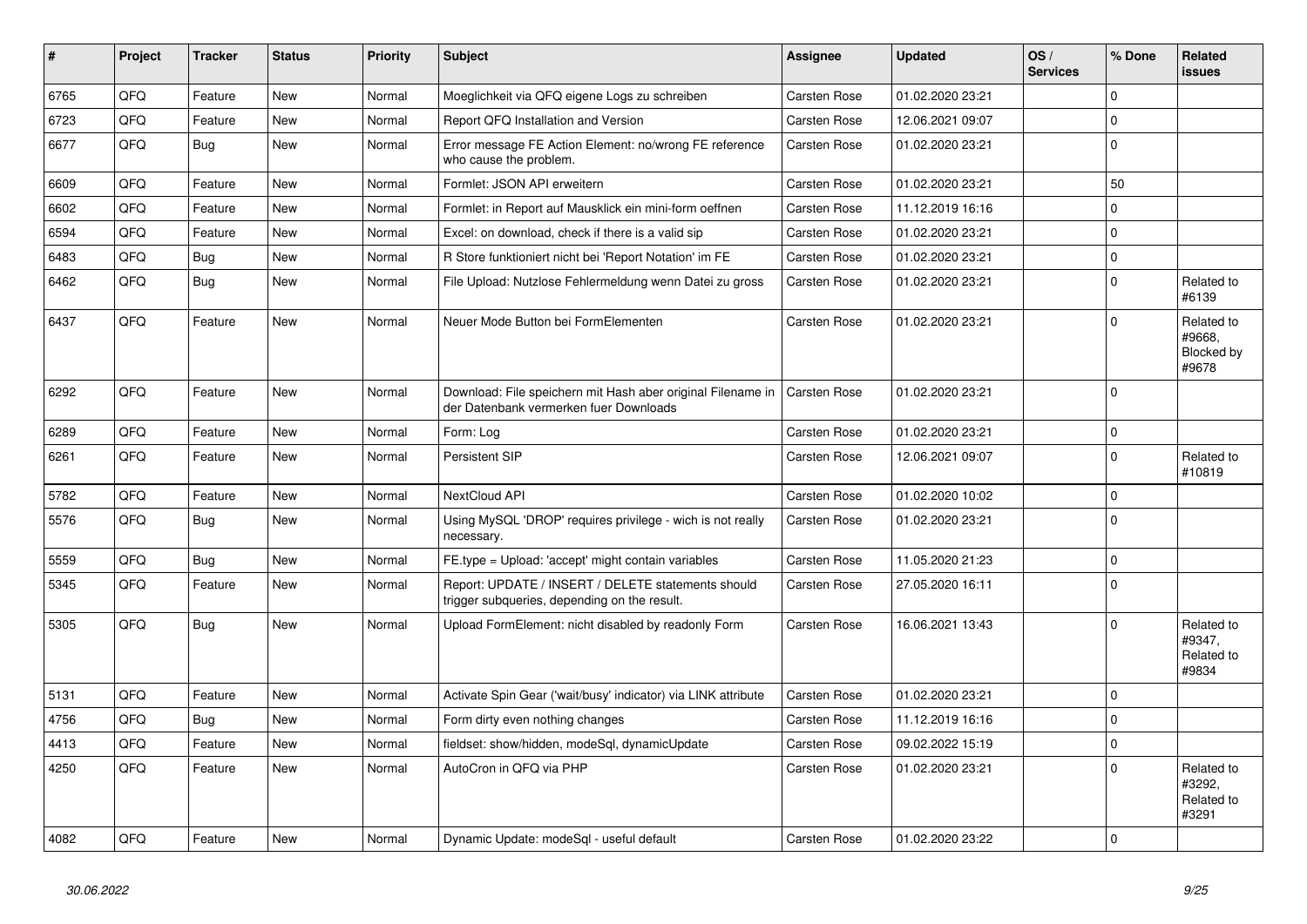| #     | Project | <b>Tracker</b> | <b>Status</b> | <b>Priority</b> | <b>Subject</b>                                                                                                                        | Assignee            | <b>Updated</b>   | OS/<br><b>Services</b> | % Done      | Related<br><b>issues</b>                                               |
|-------|---------|----------------|---------------|-----------------|---------------------------------------------------------------------------------------------------------------------------------------|---------------------|------------------|------------------------|-------------|------------------------------------------------------------------------|
| 4050  | QFQ     | Feature        | New           | Normal          | sql.log: 1) FormElement ID which causes a specific action,<br>2) Result in the same row.                                              | Carsten Rose        | 15.04.2020 11:35 |                        | $\Omega$    | Related to<br>#5458                                                    |
| 4023  | QFQ     | Feature        | <b>New</b>    | Normal          | prepared statements - FE action: salveld, sqllnsert,<br>sqlUpdate, sqlDelete, sqlBefore, sqlAfter                                     | <b>Carsten Rose</b> | 11.12.2019 16:15 |                        | $\mathbf 0$ |                                                                        |
| 4018  | QFQ     | Feature        | New           | Normal          | typeahead: long query parameter / answer triggers 'Attack<br>detected' and purges current SIP storage.                                | Carsten Rose        | 29.06.2022 22:46 |                        | $\mathbf 0$ | Related to<br>#9077                                                    |
| 3864  | QFQ     | Feature        | New           | Normal          | Encrypt / decrypt field                                                                                                               | Enis Nuredini       | 30.06.2022 16:29 |                        | 0           |                                                                        |
| 3547  | QFQ     | Bug            | <b>New</b>    | Normal          | FE of type 'note' causes writing of empty fields.                                                                                     | Carsten Rose        | 01.02.2020 23:21 |                        | $\mathbf 0$ |                                                                        |
| 3504  | QFQ     | Feature        | New           | Normal          | Logging: welche Action FEs werden wann wie ausgefuehrt                                                                                | Carsten Rose        | 01.02.2020 23:21 |                        | $\mathbf 0$ | Related to<br>#5458.<br>Related to<br>#4092                            |
| 3432  | QFQ     | Feature        | New           | Normal          | subrecord: dynamicUpdate                                                                                                              | Carsten Rose        | 11.06.2020 21:10 |                        | $\mathbf 0$ | Related to<br>#5691                                                    |
| 2361  | QFQ     | Feature        | New           | Normal          | Logging wer/wann/wo welches Formular aufgerufen hat                                                                                   | Carsten Rose        | 11.12.2019 16:15 |                        | $\Omega$    | Related to<br>#4432,<br>Related to<br>#7480                            |
| 14187 | QFQ     | Feature        | New           | High            | qfq.log: show current URL                                                                                                             | Carsten Rose        | 28.05.2022 11:02 |                        | $\Omega$    | Related to<br>#13933,<br>Related to<br>#12532,<br>Related to<br>#11893 |
| 13757 | QFQ     | Feature        | New           | High            | QR / Bar-Code Plugin                                                                                                                  | Enis Nuredini       | 19.03.2022 17:43 |                        | $\mathbf 0$ |                                                                        |
| 13716 | QFQ     | <b>Bug</b>     | New           | High            | Firefox ask to store username/password                                                                                                | Enis Nuredini       | 30.05.2022 09:31 |                        | $\Omega$    | Related to<br>#13827                                                   |
| 12974 | QFQ     | Bug            | <b>New</b>    | High            | Sanitize Queries in Action-Elements                                                                                                   | Carsten Rose        | 07.12.2021 17:19 |                        | 0           |                                                                        |
| 12702 | QFQ     | Bug            | <b>New</b>    | High            | templateGroup: broken in multiDb Setup                                                                                                | Carsten Rose        | 14.12.2021 16:02 |                        | $\mathbf 0$ |                                                                        |
| 12670 | QFQ     | Bug            | New           | High            | Dropdown-Menu classes können nicht mehr angegeben<br>werden                                                                           | Carsten Rose        | 07.12.2021 17:19 |                        | 0           |                                                                        |
| 12544 | QFQ     | Feature        | New           | High            | a) ' AS _link' new also as ' AS _format', b) sortierung via<br>'display: none;', c) '_format' benoeitgt nicht zwingend<br>u/U/p/m/z/d | Carsten Rose        | 14.12.2021 16:03 |                        | $\mathbf 0$ |                                                                        |
| 12532 | QFQ     | Feature        | New           | High            | SIP-Parameter bei Seitenaufruf in Browser-Console<br>anzeigen                                                                         | Carsten Rose        | 07.12.2021 17:19 |                        | $\mathbf 0$ | Related to<br>#11893,<br>Related to<br>#14187                          |
| 12513 | QFQ     | <b>Bug</b>     | New           | High            | Implement server side check of maxlength                                                                                              | Carsten Rose        | 07.12.2021 17:19 |                        | $\mathbf 0$ |                                                                        |
| 12186 | QFQ     | Feature        | New           | High            | TinyMCE Config für Objekte                                                                                                            | Carsten Rose        | 07.12.2021 17:19 |                        | $\mathbf 0$ | <b>Blocks</b><br>#12632                                                |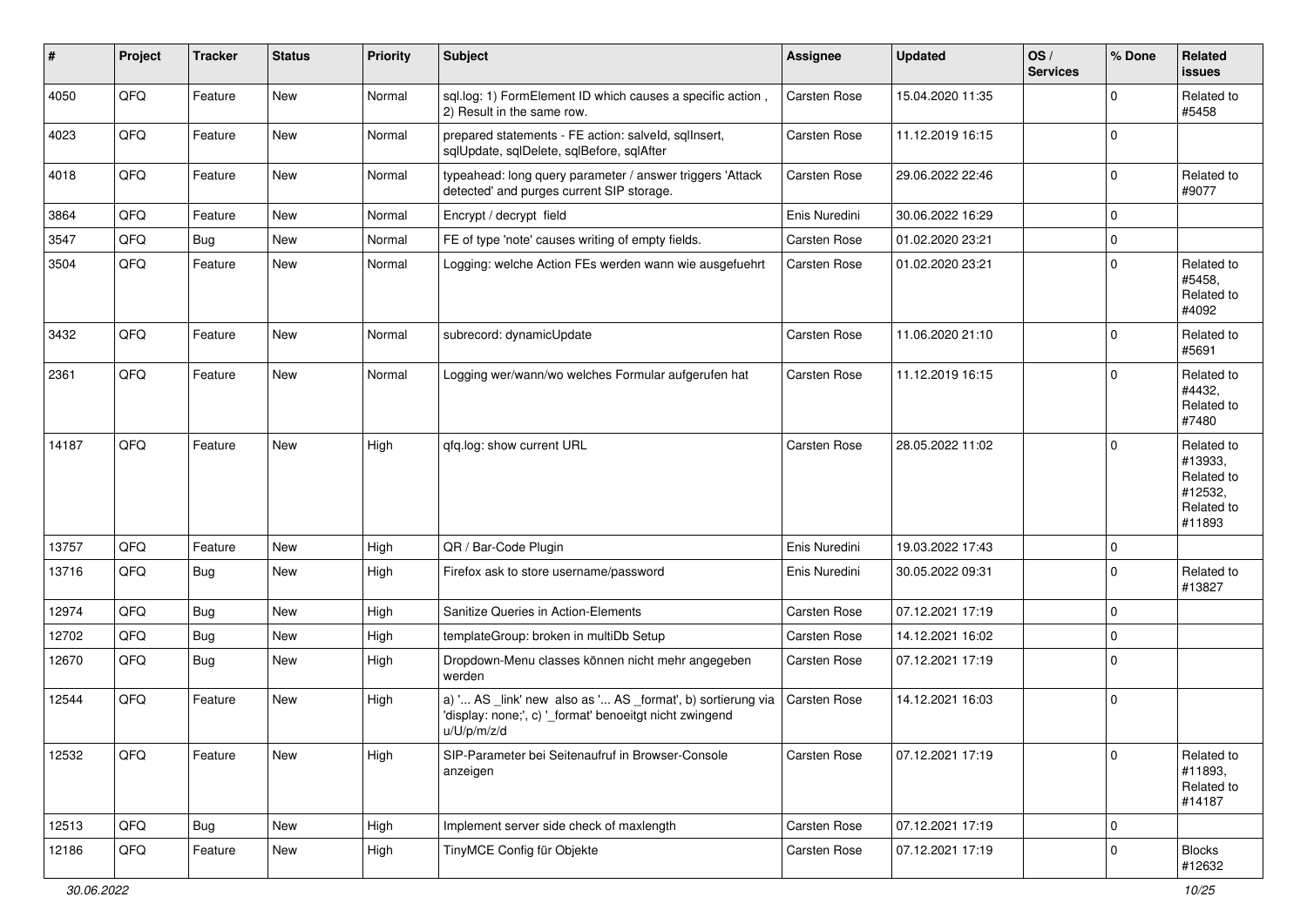| #     | Project | <b>Tracker</b> | <b>Status</b> | <b>Priority</b> | <b>Subject</b>                                                               | <b>Assignee</b> | <b>Updated</b>   | OS/<br><b>Services</b> | % Done      | <b>Related</b><br><b>issues</b>               |
|-------|---------|----------------|---------------|-----------------|------------------------------------------------------------------------------|-----------------|------------------|------------------------|-------------|-----------------------------------------------|
| 12066 | QFQ     | Bug            | <b>New</b>    | High            | enterAsSubmit: Forward wird nicht ausgeführt                                 | Enis Nuredini   | 29.05.2022 09:23 |                        | 0           |                                               |
| 11893 | QFQ     | Feature        | <b>New</b>    | High            | Broken SIP: a) only report one time, b) only report in main<br>column        | Carsten Rose    | 12.05.2021 12:13 |                        | 0           | Related to<br>#12532,<br>Related to<br>#14187 |
| 11237 | QFQ     | <b>Bug</b>     | <b>New</b>    | High            | Radiobutton / parameter.buttonClass= btn-default - kein dirty<br>Trigger     | Benjamin Baer   | 03.05.2021 21:12 |                        | $\Omega$    | Related to<br>#10766                          |
| 11057 | QFQ     | <b>Bug</b>     | <b>New</b>    | High            | Checkboxes ohne span.checkmark im Report werden<br>ausgeblendet              | Benjamin Baer   | 03.05.2021 21:12 |                        | 0           | Related to<br>#11039                          |
| 10766 | QFQ     | <b>Bug</b>     | New           | High            | Radiobutton / parameter.buttonClass=btn-default: dynamic<br>update           |                 | 03.05.2021 21:12 |                        | $\mathbf 0$ | Related to<br>#11237                          |
| 10640 | QFQ     | Bug            | New           | High            | TypeAhead Tag: FE editierbar trotz readOnly                                  | Carsten Rose    | 03.05.2021 21:12 |                        | $\Omega$    | Related to<br>#7795                           |
| 10508 | QFQ     | <b>Bug</b>     | <b>New</b>    | High            | Multi Form broken on Multi DB Instance                                       | Carsten Rose    | 03.05.2021 21:12 |                        | 0           |                                               |
| 10506 | QFQ     | Bug            | <b>New</b>    | High            | Template Group broken on MultiDB instance                                    | Carsten Rose    | 03.05.2021 21:12 |                        | 0           | Related to<br>#10505                          |
| 10114 | QFQ     | Feature        | <b>New</b>    | High            | Symbol (Link): 'G:' (Glyphicon) replaced by 'i:' (icon)                      |                 | 07.12.2021 17:19 |                        | $\Omega$    | Related to<br>#3797,<br>Related to<br>#4194   |
| 10081 | QFQ     | Bug            | <b>New</b>    | High            | Stale record lock after 'forbidden' character                                | Carsten Rose    | 03.05.2021 21:12 |                        | $\Omega$    | Related to<br>#10082,<br>Related to<br>#9789  |
| 9531  | QFQ     | <b>Bug</b>     | <b>New</b>    | High            | FE File: Dynamic Update / modeSql / required detected<br>even it not set     | Carsten Rose    | 11.06.2021 20:32 |                        | 0           | Related to<br>#12398                          |
| 9347  | QFQ     | <b>Bug</b>     | New           | High            | FE.type=upload with dynamic show/hidden: required not<br>detected            | Carsten Rose    | 12.06.2021 10:40 |                        | $\Omega$    | Related to<br>#5305,<br>Related to<br>#12398  |
| 8962  | QFQ     | Feature        | <b>New</b>    | High            | allow for form fields with identical names                                   | Carsten Rose    | 03.05.2021 21:14 |                        | $\Omega$    |                                               |
| 8891  | QFQ     | <b>Bug</b>     | <b>New</b>    | High            | formSubmitLog: do not log passwords                                          | Enis Nuredini   | 25.03.2022 09:06 |                        | 0           |                                               |
| 8668  | QFQ     | <b>Bug</b>     | New           | High            | Pill disabled: dyamic mode 'hidden' not respected - FE is still<br>required  | Carsten Rose    | 03.05.2021 21:14 |                        | $\mathbf 0$ |                                               |
| 8431  | QFQ     | <b>Bug</b>     | New           | High            | autocron.php with wrong path                                                 | Carsten Rose    | 03.05.2021 21:14 |                        | 0           |                                               |
| 8083  | QFQ     | <b>Bug</b>     | New           | High            | FormEditor: primary table list does not respect<br>'indexDb={{indexData:Y}}' | Carsten Rose    | 03.05.2021 21:14 |                        | 0           | Has duplicate<br>#6678                        |
| 7899  | QFQ     | <b>Bug</b>     | New           | High            | Fe.type=password / retype / required: always complain<br>about missing value | Carsten Rose    | 03.05.2021 21:14 |                        | 0           |                                               |
| 7850  | QFQ     | Feature        | New           | High            | Upload records: non 'pathFileName' column                                    | Carsten Rose    | 03.05.2021 21:14 |                        | 0           |                                               |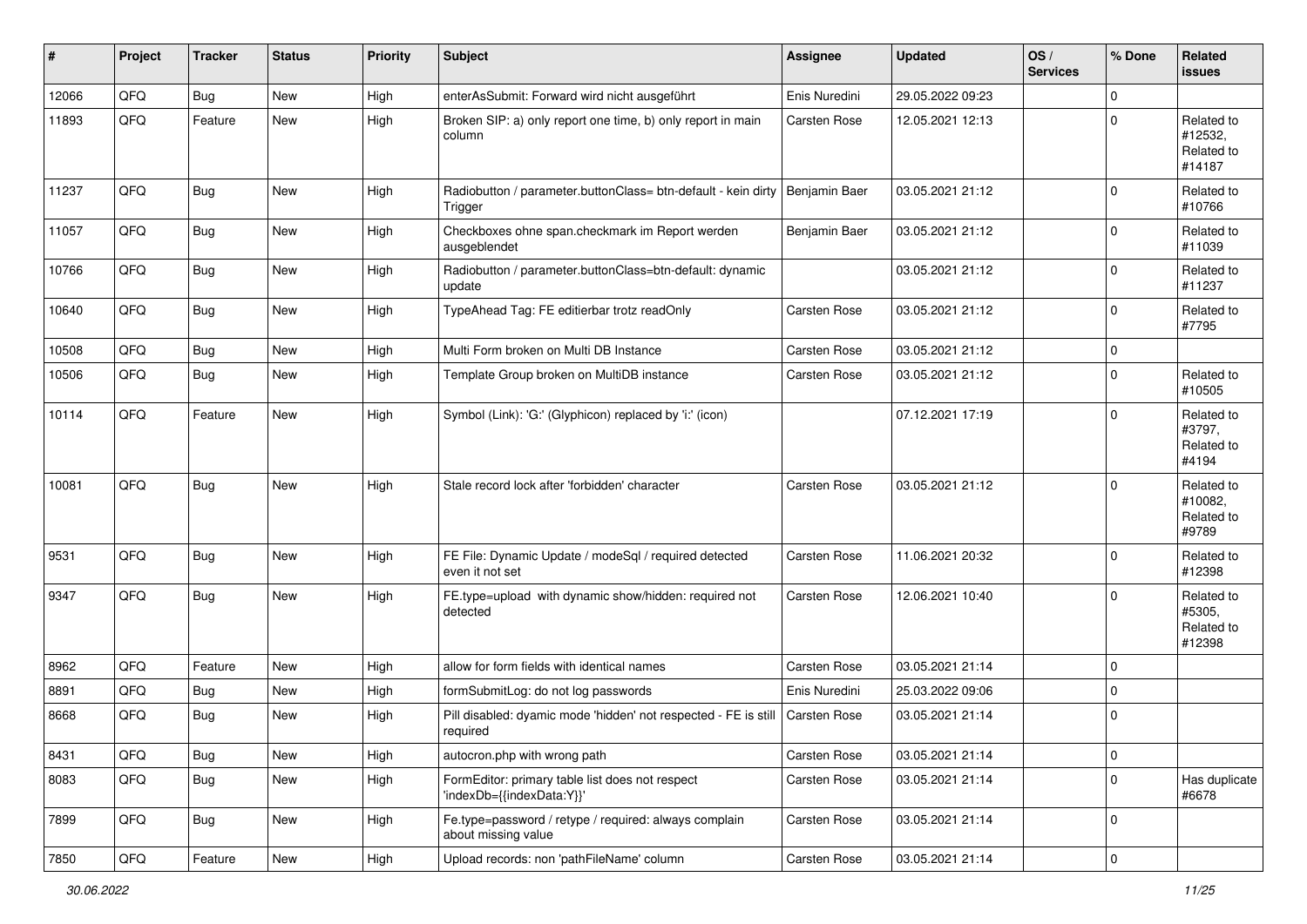| #     | Project | <b>Tracker</b> | <b>Status</b> | <b>Priority</b> | <b>Subject</b>                                                                   | <b>Assignee</b> | <b>Updated</b>   | OS/<br><b>Services</b> | % Done         | <b>Related</b><br>issues                                               |
|-------|---------|----------------|---------------|-----------------|----------------------------------------------------------------------------------|-----------------|------------------|------------------------|----------------|------------------------------------------------------------------------|
| 7650  | QFQ     | Bug            | <b>New</b>    | High            | Optional do not show 'required' sign on FormElement                              | Carsten Rose    | 03.05.2021 21:14 |                        | <sup>0</sup>   |                                                                        |
| 5715  | QFQ     | Feature        | <b>New</b>    | High            | <b>PDF Caching</b>                                                               | Carsten Rose    | 03.05.2021 21:14 |                        | $\Omega$       | Related to<br>#5851.<br>Related to<br>#6357                            |
| 5459  | QFQ     | Bug            | <b>New</b>    | High            | Multi DB: spread system tables between 'QFQ' and<br>'Data'-DB                    | Carsten Rose    | 03.05.2021 21:14 |                        | $\Omega$       | Related to<br>#4720                                                    |
| 5221  | QFQ     | <b>Bug</b>     | <b>New</b>    | High            | Download Dialog: Bleibt stehen in FF wenn Datei<br>automatisch gespeichert wird. | Carsten Rose    | 03.05.2021 21:14 |                        | $\Omega$       |                                                                        |
| 3727  | QFQ     | Feature        | <b>New</b>    | High            | Security: Session Hijacking erschweren                                           | Carsten Rose    | 03.05.2021 21:14 |                        | $\Omega$       |                                                                        |
| 12545 | QFQ     | Bug            | <b>New</b>    | Urgent          | sql.log not created / updated                                                    | Carsten Rose    | 14.12.2021 16:02 |                        | $\overline{0}$ |                                                                        |
| 12468 | QFQ     | <b>Bug</b>     | <b>New</b>    | Urgent          | Form: update Form.title after save                                               | Carsten Rose    | 03.05.2021 21:12 |                        | 0              |                                                                        |
| 11850 | QFQ     | Feature        | <b>New</b>    | Urgent          | Wizard Form: basierend auf einer Tabelle eine Form<br>anlegen.                   |                 | 03.05.2021 21:12 |                        | $\Omega$       | <b>Blocked by</b><br>#8082                                             |
| 14371 | QFQ     | Feature        | Priorize      | Normal          | <b>LDAP via REPORT</b>                                                           | Carsten Rose    | 19.06.2022 16:37 |                        | 0              |                                                                        |
| 14290 | QFQ     | Feature        | Priorize      | Normal          | FormEditor: Show Table Definition                                                | Carsten Rose    | 19.06.2022 16:37 |                        | 0              |                                                                        |
| 14283 | QFQ     | <b>Bug</b>     | Priorize      | Normal          | HEIC / HEIF convert doesn't trigger                                              | Carsten Rose    | 19.06.2022 16:37 |                        | $\Omega$       |                                                                        |
| 13943 | QFQ     | Bug            | Priorize      | Normal          | unable to find formgroup                                                         | Enis Nuredini   | 28.05.2022 11:03 |                        | $\Omega$       |                                                                        |
| 13900 | QFQ     | Feature        | Priorize      | Normal          | Selenium: Check das Cookie/PDF funktioniert                                      | Enis Nuredini   | 25.03.2022 12:45 |                        | 0              |                                                                        |
| 12504 | QFQ     | Feature        | Priorize      | Normal          | sql.log: report fe.id                                                            | Carsten Rose    | 05.05.2021 22:09 |                        | 0              |                                                                        |
| 12503 | QFQ     | Feature        | Priorize      | Normal          | Detect dangerous UPDATE statement with missing WHERE                             | Carsten Rose    | 05.05.2021 22:09 |                        | 0              |                                                                        |
| 12452 | QFQ     | Feature        | Priorize      | Normal          | BaseURL: alsways with '/' at the end                                             | Carsten Rose    | 19.06.2022 13:45 |                        | $\mathbf 0$    | Related to<br>#10782                                                   |
| 12325 | QFQ     | Bug            | Priorize      | Normal          | MultiDB form.dbIndex not working for report syntax                               | Carsten Rose    | 07.09.2021 13:37 |                        | $\Omega$       | Related to<br>#12145,<br>Related to<br>#12314                          |
| 11320 | QFQ     | Feature        | Priorize      | Normal          | Typo3 Version 10 support                                                         | Carsten Rose    | 05.05.2021 22:09 |                        | $\Omega$       |                                                                        |
| 10569 | QFQ     | Feature        | Priorize      | Normal          | link blank more safe                                                             | Enis Nuredini   | 25.03.2022 12:44 |                        | 0              |                                                                        |
| 10015 | QFQ     | Feature        | Priorize      | Normal          | Monospace in Textarea                                                            | Carsten Rose    | 03.02.2020 13:40 |                        | $\mathbf 0$    |                                                                        |
| 10012 | QFQ     | Feature        | Priorize      | Normal          | redirectAllMailTo: {{beEmail:T}}                                                 | Carsten Rose    | 08.05.2021 09:54 |                        | 0              | Related to<br>#12412,<br>Related to<br>#12413,<br>Related to<br>#10011 |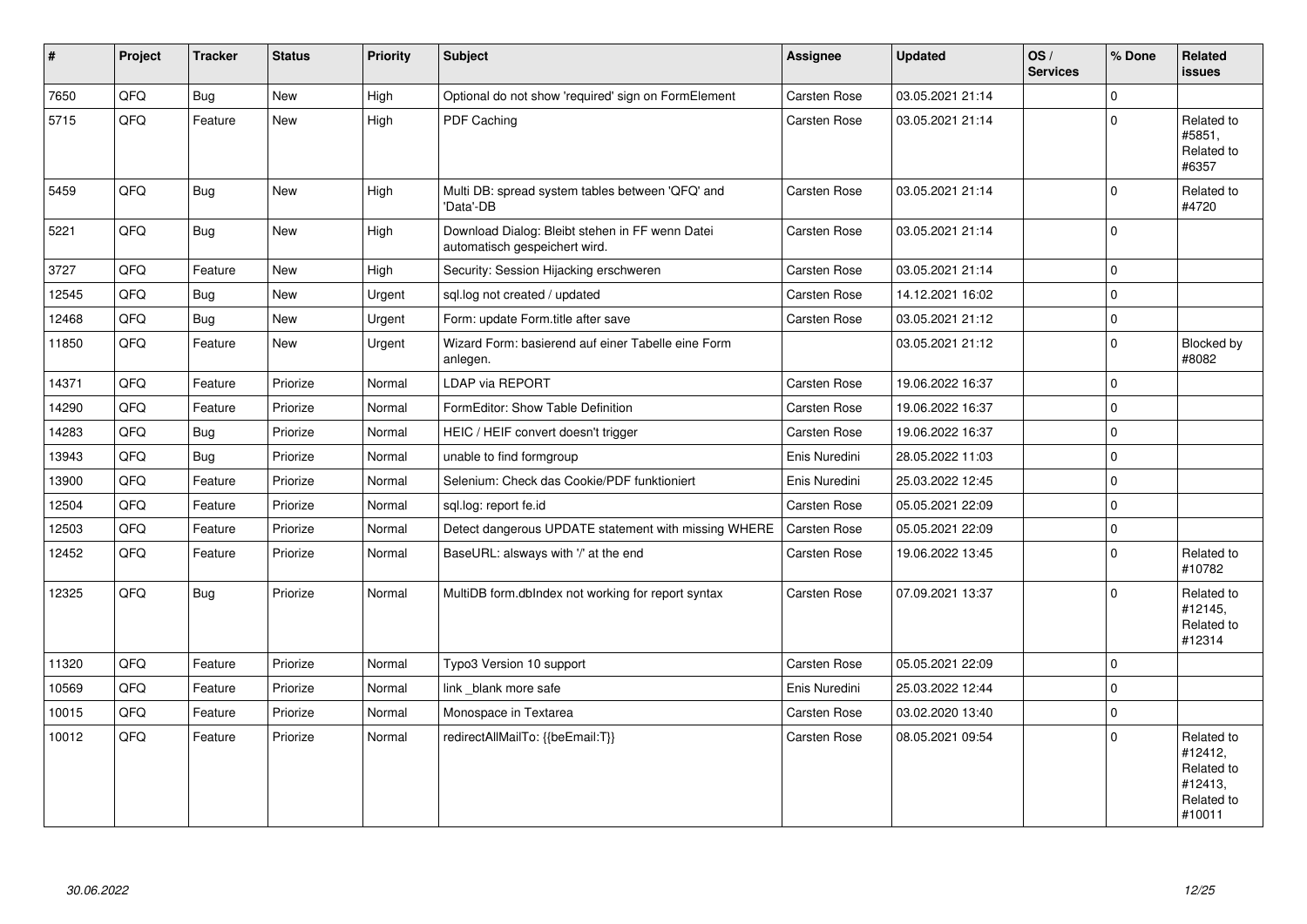| ∦     | Project | <b>Tracker</b> | <b>Status</b> | <b>Priority</b> | <b>Subject</b>                                                                                           | <b>Assignee</b>     | <b>Updated</b>   | OS/<br><b>Services</b> | % Done      | Related<br><b>issues</b>                                                |
|-------|---------|----------------|---------------|-----------------|----------------------------------------------------------------------------------------------------------|---------------------|------------------|------------------------|-------------|-------------------------------------------------------------------------|
| 10011 | QFQ     | Feature        | Priorize      | Normal          | Offer new STORE_TYPO3 Variable 'beUser', 'beEmail'                                                       | Carsten Rose        | 08.05.2021 09:51 |                        | $\Omega$    | Related to<br>#10012,<br>Related to<br>#12511                           |
| 10005 | QFQ     | Feature        | Priorize      | Normal          | Report / special column name:  AS calendar                                                               | Carsten Rose        | 03.06.2020 17:28 |                        | $\mathbf 0$ |                                                                         |
| 10003 | QFQ     | Feature        | Priorize      | Normal          | fieldset: stronger visualize group                                                                       | Benjamin Baer       | 12.02.2020 08:13 |                        | $\mathbf 0$ |                                                                         |
| 9975  | QFQ     | <b>Bug</b>     | Priorize      | Normal          | Dropdown Menu: 'r:3' broken                                                                              | <b>Carsten Rose</b> | 01.02.2020 10:13 |                        | 0           |                                                                         |
| 9968  | QFQ     | Feature        | Priorize      | Normal          | Tooltip in Links for Developer                                                                           | Carsten Rose        | 01.02.2020 23:17 |                        | $\Omega$    |                                                                         |
| 9958  | QFQ     | <b>Bug</b>     | Priorize      | Normal          | Broken subrecord query: no error message                                                                 | Carsten Rose        | 05.02.2021 15:15 |                        | $\mathbf 0$ |                                                                         |
| 9947  | QFQ     | <b>Bug</b>     | Priorize      | Normal          | Unwanted error message if missing 'typeAheadSqlPrefetch'                                                 | Carsten Rose        | 01.02.2020 10:13 |                        | $\mathbf 0$ |                                                                         |
| 9928  | QFQ     | Feature        | Priorize      | Normal          | SpecialColumnName: a) Deprecated: ' AS "_+tag " ', b)<br>New: ' AS "_ <tag1><tag2>" '</tag2></tag1>      | Carsten Rose        | 01.02.2020 23:17 |                        | $\mathbf 0$ | Related to<br>#9929                                                     |
| 9900  | QFQ     | Feature        | Priorize      | Normal          | Generic API Call: tt-content record >> JSON                                                              | Carsten Rose        | 01.02.2020 10:13 |                        | $\mathbf 0$ |                                                                         |
| 9862  | QFQ     | <b>Bug</b>     | Priorize      | Normal          | Failed writing to sql mail qfq.log should throw an exception                                             | Carsten Rose        | 01.02.2020 10:13 |                        | $\mathbf 0$ |                                                                         |
| 9834  | QFQ     | Bug            | Priorize      | Normal          | Input elements with tag 'disabled' are missing on<br>form-submit: server option 'processReadOnly' broken | Carsten Rose        | 07.12.2021 16:43 |                        | $\mathbf 0$ | Related to<br>#9691,<br>Related to<br>#5305, Has<br>duplicate<br>#12331 |
| 9668  | QFQ     | Feature        | Priorize      | Normal          | Form.mode: rename 'hidden' to 'hide'                                                                     | Carsten Rose        | 05.05.2021 22:14 |                        | $\mathbf 0$ | Related to<br>#6437                                                     |
| 9394  | QFQ     | Feature        | Priorize      | Normal          | REST: allow for non numerical ids in get requests                                                        | Carsten Rose        | 05.05.2021 22:10 |                        | $\mathbf 0$ |                                                                         |
| 9346  | QFQ     | Feature        | Priorize      | Normal          | beforeSave: check if an upload is given                                                                  | Carsten Rose        | 11.06.2021 21:18 |                        | $\mathbf 0$ |                                                                         |
| 9135  | QFQ     | Feature        | Priorize      | Normal          | Progress Bar generic / replace old hourglass download<br>popup                                           | Benjamin Baer       | 03.01.2022 07:43 |                        | $\Omega$    |                                                                         |
| 8963  | QFQ     | Feature        | Priorize      | Normal          | Setting values in a store: flexible way                                                                  | Carsten Rose        | 05.05.2021 22:10 |                        | $\mathbf 0$ | Related to<br>#8975                                                     |
| 8585  | QFQ     | Feature        | Priorize      | Normal          | Enhance Error message for 'unknown form'                                                                 | Carsten Rose        | 01.02.2020 10:13 |                        | $\mathbf 0$ |                                                                         |
| 8584  | QFQ     | Feature        | Priorize      | Normal          | FE 'Action' - never assign to Container (except Template<br>Group)                                       | Carsten Rose        | 01.02.2020 10:13 |                        | $\mathbf 0$ |                                                                         |
| 8277  | QFQ     | Feature        | Priorize      | Normal          | fe.parameter.default=                                                                                    | Carsten Rose        | 01.02.2020 23:17 |                        | 0           | Related to<br>#8113                                                     |
| 8044  | QFQ     | Feature        | Priorize      | Normal          | Transaction: a) Form, b) Report                                                                          | Carsten Rose        | 05.05.2021 22:14 |                        | $\mathbf 0$ | Related to<br>#8043                                                     |
| 8037  | QFQ     | Bug            | Priorize      | Normal          | FE.type=upload (advanced mode): {{slaveId:V}} missing<br>during dynamic update                           | Carsten Rose        | 01.02.2020 10:13 |                        | $\mathbf 0$ |                                                                         |
| 8034  | QFQ     | Feature        | Priorize      | Normal          | FormElement 'data': 22.22.2222 should not be accepted                                                    | Carsten Rose        | 01.02.2020 10:13 |                        | $\mathsf 0$ |                                                                         |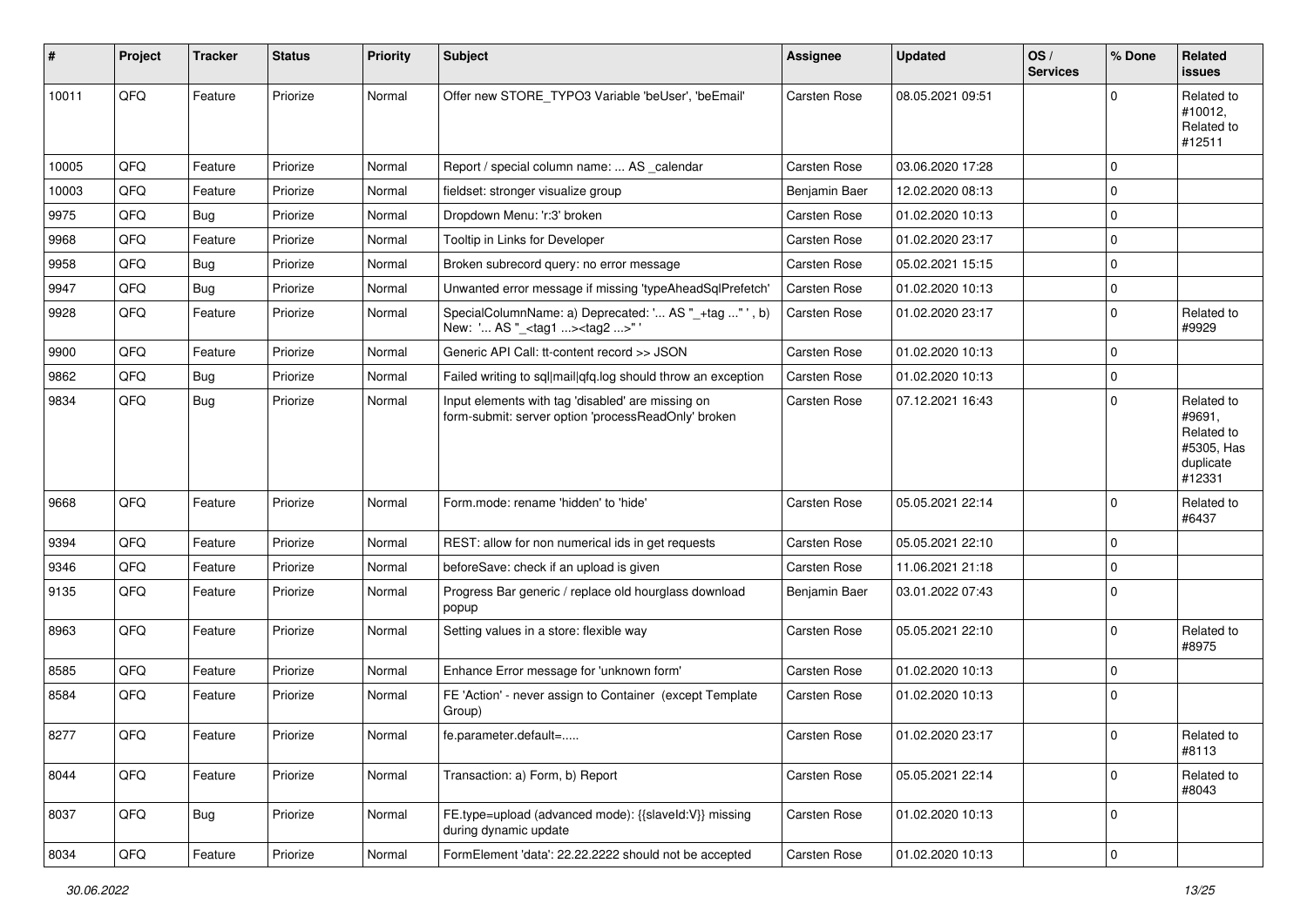| #    | Project | <b>Tracker</b> | <b>Status</b> | <b>Priority</b> | <b>Subject</b>                                                                                      | Assignee            | <b>Updated</b>   | OS/<br><b>Services</b> | % Done              | Related<br><b>issues</b> |
|------|---------|----------------|---------------|-----------------|-----------------------------------------------------------------------------------------------------|---------------------|------------------|------------------------|---------------------|--------------------------|
| 7965 | QFQ     | Feature        | Priorize      | Normal          | Input type 'text' with visual format - currency                                                     | Benjamin Baer       | 03.01.2022 07:45 |                        | 0                   |                          |
| 7730 | QFQ     | Feature        | Priorize      | Normal          | SELECT Box: title in between                                                                        | Benjamin Baer       | 01.02.2020 23:22 |                        | 0                   |                          |
| 7656 | QFQ     | <b>Bug</b>     | Priorize      | Normal          | FE with required, 'pattern' and 'extraButtonLock': always<br>complain about missing value           | Carsten Rose        | 01.02.2020 10:13 |                        | $\mathbf 0$         |                          |
| 7630 | QFQ     | Feature        | Priorize      | Normal          | detailed error message for simple upload                                                            | Carsten Rose        | 01.02.2020 10:13 |                        | $\mathbf 0$         |                          |
| 7616 | QFQ     | <b>Bug</b>     | Priorize      | Normal          | Selectlist with Enum & Dynamic Update                                                               | Carsten Rose        | 01.02.2020 10:13 |                        | $\mathbf 0$         |                          |
| 7522 | QFQ     | Feature        | Priorize      | Normal          | Inserting default index.html to folder (Avoid Apache<br>Indexing)                                   | Carsten Rose        | 01.02.2020 10:13 |                        | $\mathbf 0$         |                          |
| 7290 | QFQ     | Feature        | Priorize      | Normal          | FormEditor: title as textarea if LEN(title)>60                                                      | Carsten Rose        | 01.02.2020 10:13 |                        | 0                   | Blocked by<br>#7682      |
| 7217 | QFQ     | Feature        | Priorize      | Normal          | Download: notice User if `_sip=?` is missing                                                        | Carsten Rose        | 01.02.2020 10:13 |                        | $\Omega$            |                          |
| 6998 | QFQ     | Feature        | Priorize      | Normal          | Form: with debug=on show column information as tooltip of<br>column label                           | Carsten Rose        | 01.02.2020 10:13 |                        | $\mathbf 0$         |                          |
| 6870 | QFQ     | Feature        | Priorize      | Normal          | Click on '_link' triggers an API call                                                               | Benjamin Baer       | 03.01.2022 08:25 |                        | $\mathbf 0$         |                          |
| 6801 | QFQ     | Feature        | Priorize      | Normal          | Fabric: Maximize / Fulllscreen                                                                      | Benjamin Baer       | 21.03.2022 09:56 |                        | $\mathbf 0$         |                          |
| 6574 | QFQ     | <b>Bug</b>     | Priorize      | Normal          | gfg.log: Fehlermeldung wurde angezeigt, aber nicht geloggt                                          | Carsten Rose        | 01.02.2020 10:13 |                        | $\mathbf 0$         |                          |
| 6566 | QFQ     | <b>Bug</b>     | Priorize      | Normal          | Link Function 'delete': provided parameter missing on page<br>reload                                | Benjamin Baer       | 03.01.2022 08:08 |                        | $\Omega$            |                          |
| 6224 | QFQ     | Feature        | Priorize      | Normal          | Dynamic update: fade in/out fields                                                                  | Benjamin Baer       | 21.03.2022 09:50 |                        | $\mathbf 0$         |                          |
| 6140 | QFQ     | <b>Bug</b>     | Priorize      | Normal          | QFQ DnD Sort: Locked fields                                                                         | Benjamin Baer       | 21.03.2022 09:56 |                        | 0                   |                          |
| 5942 | QFQ     | Feature        | Priorize      | Normal          | 'L' and 'type': append to links, generate via 'link' by using<br>'u:' .                             | Carsten Rose        | 01.02.2020 10:13 |                        | $\mathbf 0$         |                          |
| 5562 | QFQ     | Feature        | Priorize      | Normal          | Drag'n'Drop fuer Uploads                                                                            | Benjamin Baer       | 21.03.2022 09:52 |                        | $\Omega$            | Related to<br>#9706      |
| 5366 | QFQ     | Feature        | Priorize      | Normal          | Saving with keyboard shortcuts                                                                      | Benjamin Baer       | 21.03.2022 09:47 |                        | $\mathbf 0$         |                          |
| 4457 | QFQ     | <b>Bug</b>     | Priorize      | Normal          | typeahead: pressing return to select an item, saves the form<br>and closes the form.                | Benjamin Baer       | 03.01.2022 08:01 |                        | $\mathbf 0$         | Related to<br>#4398      |
| 3867 | QFQ     | Feature        | Priorize      | Normal          | Readonly Formular: Template Groups add/delete<br>ausbeldnen                                         | Carsten Rose        | 05.05.2021 22:12 |                        | $\Omega$            |                          |
| 3782 | QFQ     | <b>Bug</b>     | Priorize      | Normal          | Bei fehlerhafter Eingabe (z.B. Datum) sollte das erwartete<br>Format angezeigt werden               | Carsten Rose        | 01.02.2020 10:13 |                        | $\mathbf 0$         |                          |
| 2665 | QFQ     | <b>Bug</b>     | Priorize      | Normal          | Dynamic Update funktioniert nicht, wenn beim<br>entsprechenden FormElement eine size angegeben ist. | Benjamin Baer       | 03.01.2022 08:12 |                        | 30                  |                          |
| 9121 | QFQ     | <b>Bug</b>     | Priorize      | High            | sip links have r and dbIndexData set                                                                | Carsten Rose        | 12.06.2021 10:41 |                        | $\mathbf 0$         |                          |
| 8204 | QFQ     | Feature        | Priorize      | High            | Position 'required mark'                                                                            | <b>Carsten Rose</b> | 16.06.2021 13:44 |                        | $\mathsf{O}\xspace$ |                          |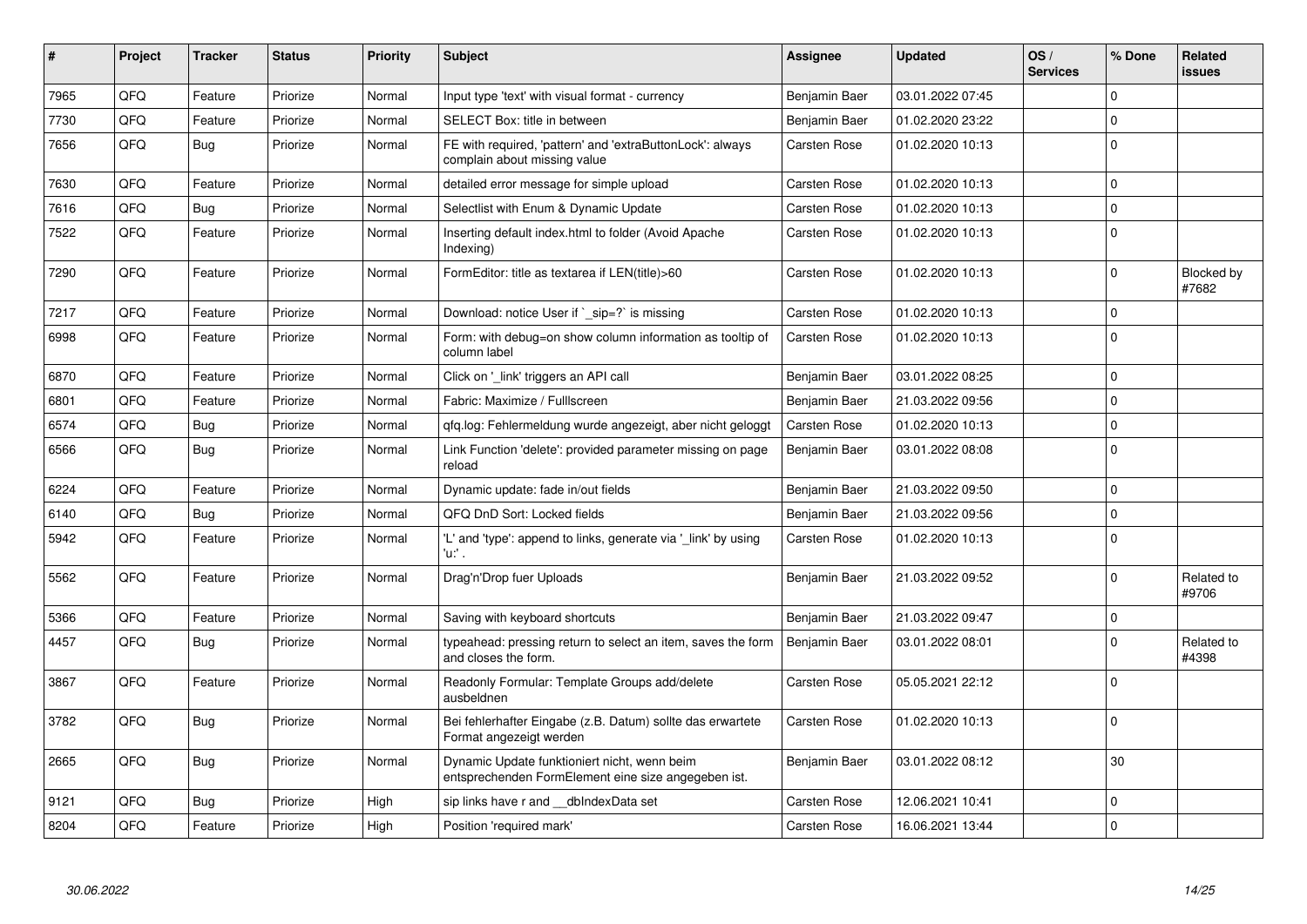| $\vert$ # | Project | <b>Tracker</b> | <b>Status</b> | <b>Priority</b> | Subject                                                                                 | Assignee            | <b>Updated</b>   | OS/<br><b>Services</b> | % Done      | Related<br><b>issues</b>                                                                                                                                              |
|-----------|---------|----------------|---------------|-----------------|-----------------------------------------------------------------------------------------|---------------------|------------------|------------------------|-------------|-----------------------------------------------------------------------------------------------------------------------------------------------------------------------|
| 8082      | QFQ     | Feature        | Priorize      | High            | Contact form without saving record                                                      | Carsten Rose        | 07.12.2021 15:20 |                        | $\mathbf 0$ | Related to<br>#8587,<br><b>Blocks</b><br>#11850                                                                                                                       |
| 6116      | QFQ     | <b>Bug</b>     | Priorize      | High            | value of checkbox not saved                                                             | <b>Carsten Rose</b> | 07.12.2021 17:19 |                        | $\mathbf 0$ |                                                                                                                                                                       |
| 9534      | QFQ     | Bug            | Priorize      | Urgent          | FE.type=upload: 'Unknown Mode: ID"                                                      | Carsten Rose        | 03.05.2021 21:14 |                        | $\mathbf 0$ | Related to<br>#9532                                                                                                                                                   |
| 9173      | QFQ     | <b>Bug</b>     | Priorize      | Urgent          | Stale Record Lock: Firefox                                                              | Carsten Rose        | 03.05.2021 21:14 |                        | $\mathbf 0$ | Related to<br>#9789                                                                                                                                                   |
| 14320     | QFQ     | Feature        | ToDo          | Normal          | Allow specific HTML Tags and Attributes: general, TinyMCE                               | Enis Nuredini       | 17.06.2022 10:44 |                        | $\mathbf 0$ | Related to<br>#12664,<br>Related to<br>#12039,<br>Related to<br>#11702,<br>Related to<br>#7239,<br>Related to<br>#3708,<br>Related to<br>#3646,<br>Related to<br>#880 |
| 14303     | QFQ     | Bug            | ToDo          | Normal          | datetime broken with picker                                                             | Enis Nuredini       | 17.06.2022 09:02 |                        | $\Omega$    | Related to<br>#12630                                                                                                                                                  |
| 13899     | QFQ     | Bug            | ToDo          | Normal          | Selenium: zum laufen bringen                                                            | Enis Nuredini       | 25.03.2022 10:24 |                        | $\pmb{0}$   |                                                                                                                                                                       |
| 12262     | QFQ     | Feature        | ToDo          | Normal          | Form buttons on top: more customable                                                    | Enis Nuredini       | 17.06.2022 10:44 |                        | $\mathbf 0$ | Related to<br>#13945, Has<br>duplicate<br>#4046, Has<br>duplicate<br>#10080                                                                                           |
| 12463     | QFQ     | <b>Bug</b>     | ToDo          | High            | QFQ Function: 'function' and 'sql' on same level - output of<br>sql is shown two times. | Carsten Rose        | 15.12.2021 16:31 |                        | $\Omega$    |                                                                                                                                                                       |
| 12395     | QFQ     | <b>Bug</b>     | ToDo          | High            | QFQ Function: Result two times shown                                                    | Carsten Rose        | 18.02.2022 08:59 |                        | $\mathbf 0$ |                                                                                                                                                                       |
| 7602      | QFQ     | Feature        | ToDo          | High            | Multi Select: with checkboxes                                                           | Benjamin Baer       | 22.03.2022 09:07 |                        | $\pmb{0}$   |                                                                                                                                                                       |
| 14323     | QFQ     | <b>Bug</b>     | In Progress   | Normal          | Report: render=both single - no impact                                                  | Carsten Rose        | 19.06.2022 18:31 |                        | $\mathbf 0$ |                                                                                                                                                                       |
| 14175     | QFQ     | <b>Bug</b>     | In Progress   | Normal          | Opening a form with no QFQ Session cookie fails                                         | <b>Carsten Rose</b> | 03.06.2022 10:40 |                        | $\mathbf 0$ |                                                                                                                                                                       |
| 13330     | QFQ     | Feature        | In Progress   | Normal          | Multi Form: Upload                                                                      | Carsten Rose        | 07.11.2021 12:40 |                        | 50          | Related to<br>#9706                                                                                                                                                   |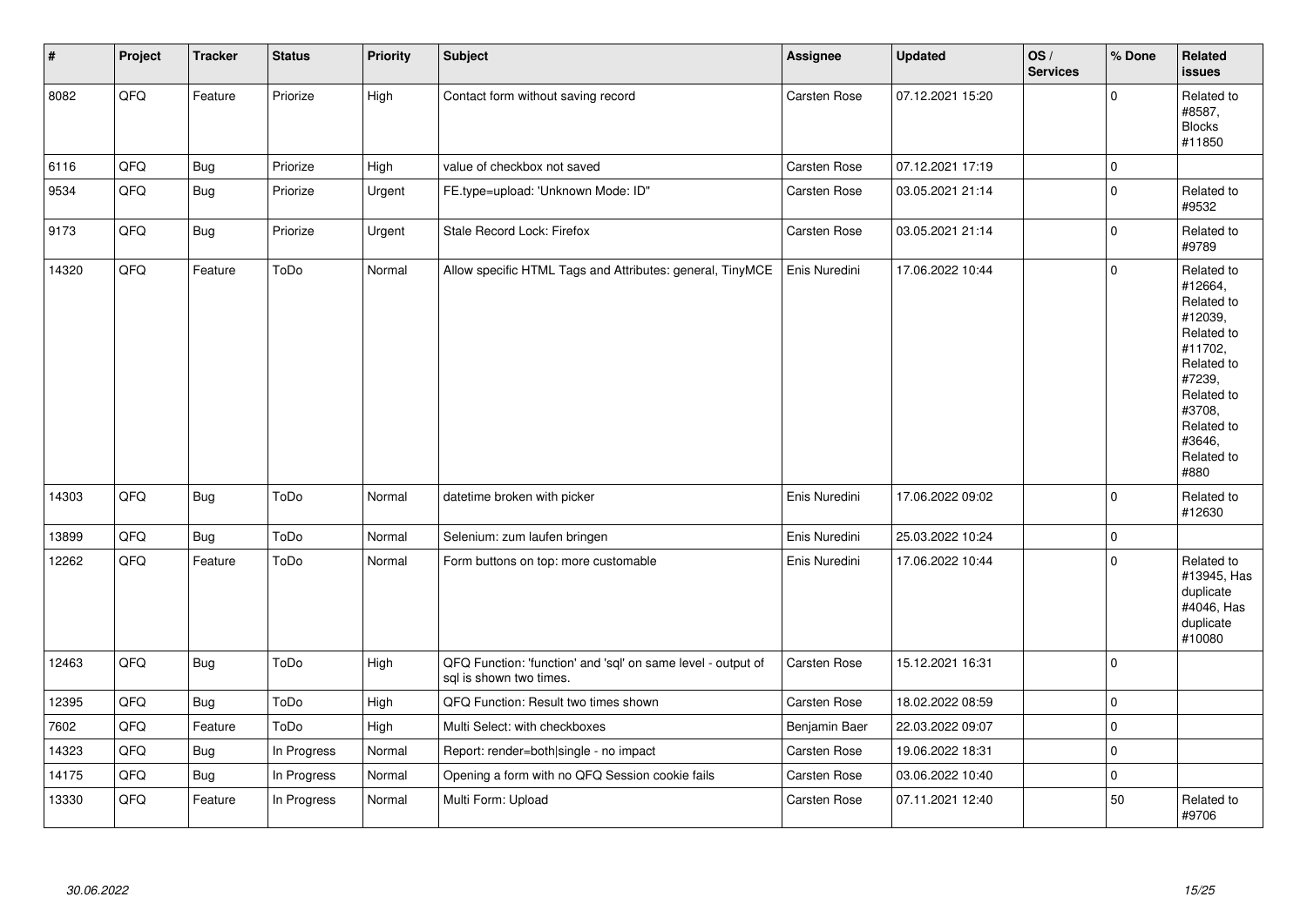| $\vert$ # | Project | <b>Tracker</b> | <b>Status</b> | <b>Priority</b> | <b>Subject</b>                                   | <b>Assignee</b>     | <b>Updated</b>   | OS/<br><b>Services</b> | % Done      | Related<br>issues                                                                                                              |
|-----------|---------|----------------|---------------|-----------------|--------------------------------------------------|---------------------|------------------|------------------------|-------------|--------------------------------------------------------------------------------------------------------------------------------|
| 12630     | QFQ     | Feature        | In Progress   | Normal          | Input: date[time]: min / max values              | Enis Nuredini       | 20.06.2022 18:31 |                        | 0           | Related to<br>#10096,<br>Related to<br>#14302,<br>Related to<br>#14303                                                         |
| 12440     | QFQ     | Feature        | In Progress   | Normal          | Typo3 V10 upgrade (durchfuehren und testen)      | Carsten Rose        | 21.03.2022 09:53 |                        | 50          | Related to<br>#12357,<br>Related to<br>#12067,<br>Related to<br>#10661                                                         |
| 12439     | QFQ     | Feature        | In Progress   | Normal          | TinyMCE Paste from Word & Character Count/Limit  | Carsten Rose        | 05.05.2021 22:15 |                        | 0           |                                                                                                                                |
| 11980     | QFQ     | Feature        | In Progress   | Normal          | protected verzeichnis MUSS geschützt werden      | Carsten Rose        | 07.09.2021 13:30 |                        | $\mathbf 0$ |                                                                                                                                |
| 11517     | QFQ     | Bug            | In Progress   | Normal          | extraButtonInfo Broken for multiple FormElements | Carsten Rose        | 12.05.2022 13:12 |                        | $\Omega$    | Related to<br>#7890,<br>Related to<br>#3811, Has<br>duplicate<br>#10905, Has<br>duplicate<br>#10553, Has<br>duplicate<br>#6779 |
| 11076     | QFQ     | Feature        | In Progress   | Normal          | SELECT  AS _websocket                            | <b>Carsten Rose</b> | 30.08.2020 17:49 |                        | $\Omega$    |                                                                                                                                |
| 10793     | QFQ     | Feature        | In Progress   | Normal          | Update NPM Packages                              | Carsten Rose        | 07.09.2021 13:25 |                        | 30          |                                                                                                                                |
| 10661     | QFQ     | <b>Bug</b>     | In Progress   | Normal          | Typo3 Warnungen                                  | Carsten Rose        | 07.09.2021 13:23 |                        | $\mathbf 0$ | Related to<br>#12440                                                                                                           |
| 10443     | QFQ     | Feature        | In Progress   | Normal          | Konzept_api / _live                              | Carsten Rose        | 07.05.2020 09:39 |                        | $\mathbf 0$ |                                                                                                                                |
| 9691      | QFQ     | Bug            | In Progress   | Normal          | Checkbox: dynamic update > readonly              | Carsten Rose        | 01.02.2020 23:22 |                        | 50          | Related to<br>#9834                                                                                                            |
| 6250      | QFQ     | Feature        | In Progress   | Normal          | Enhance layout: a) Subrecord, b) Subrecord-Title | Carsten Rose        | 01.02.2020 23:22 |                        | $\mathbf 0$ | Related to<br>#5391                                                                                                            |
| 5695      | QFQ     | Feature        | In Progress   | Normal          | Multiform                                        | Carsten Rose        | 02.01.2021 18:38 |                        | 0           |                                                                                                                                |
| 4194      | QFQ     | Feature        | In Progress   | Normal          | Bootstrap 4 ist jetzt offiziel                   |                     | 03.05.2021 20:47 |                        | $\mathbf 0$ | Related to<br>#10114                                                                                                           |
| 12508     | QFQ     | <b>Bug</b>     | In Progress   | High            | qfq Form: sendMail                               | Karin Niffeler      | 19.03.2022 17:48 |                        | $\mathbf 0$ |                                                                                                                                |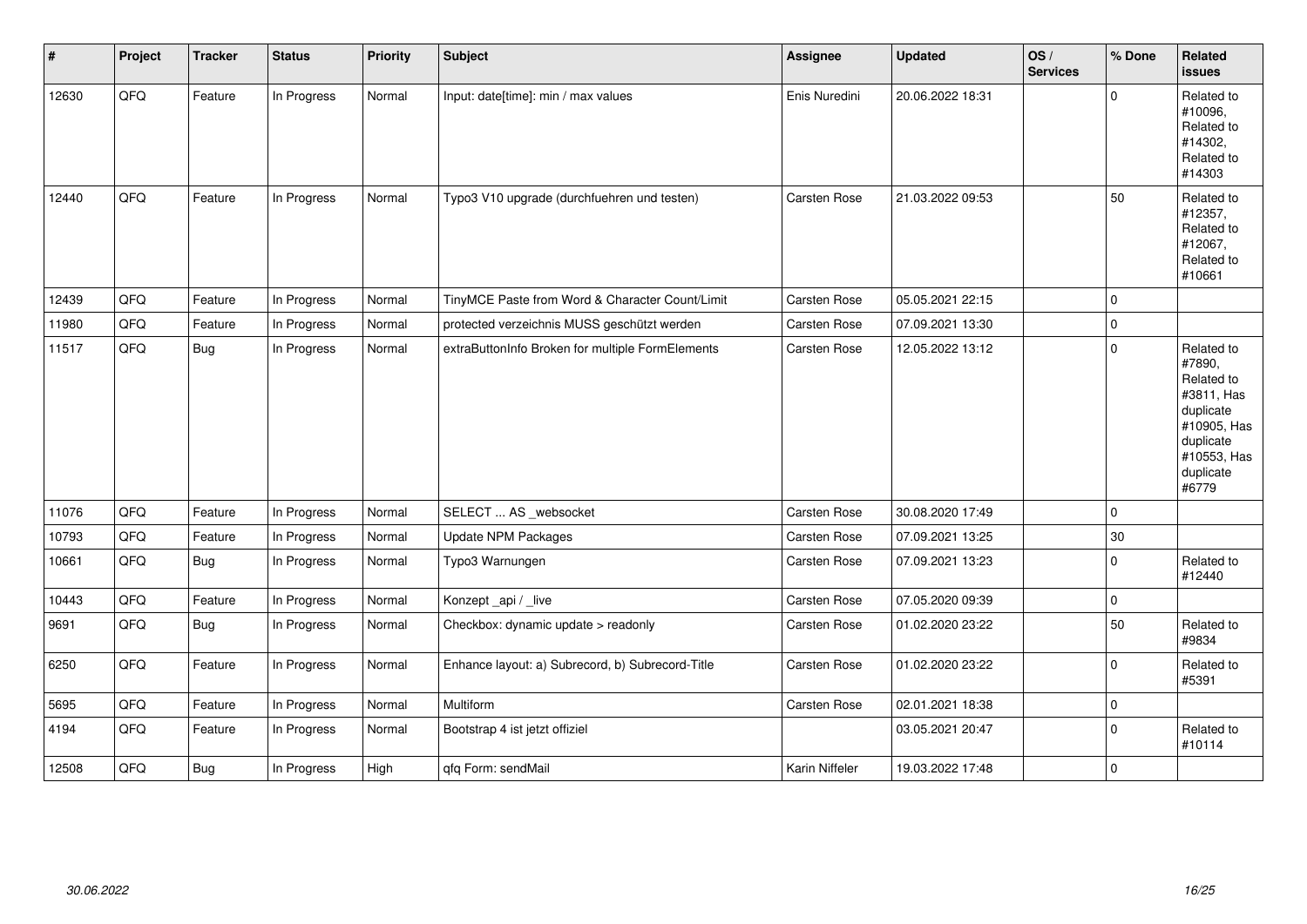| #     | Project | <b>Tracker</b> | <b>Status</b>              | <b>Priority</b> | <b>Subject</b>                                                                       | Assignee            | <b>Updated</b>   | OS/<br><b>Services</b> | % Done      | Related<br><b>issues</b>                                             |
|-------|---------|----------------|----------------------------|-----------------|--------------------------------------------------------------------------------------|---------------------|------------------|------------------------|-------------|----------------------------------------------------------------------|
| 9789  | QFQ     | Bug            | In Progress                | High            | Record Lock: release to early on 'leave page'                                        | Carsten Rose        | 10.01.2022 09:25 |                        | 100         | Related to<br>#10081,<br>Related to<br>#9173.<br>Related to<br>#8702 |
| 9517  | QFQ     | Feature        | In Progress                | High            | Input multiple tags with typeahead                                                   | Carsten Rose        | 03.05.2021 21:14 |                        | 40          | Related to<br>#10150                                                 |
| 13566 | QFQ     | Feature        | Ready to sync<br>(develop) | Normal          | Delete config-example.qfq.php file                                                   | Carsten Rose        | 23.12.2021 09:25 |                        | $\mathbf 0$ |                                                                      |
| 13767 | QFQ     | <b>Bug</b>     | Feedback                   | Normal          | date/time-picker: required shows up/down button orange                               | Enis Nuredini       | 16.05.2022 23:16 |                        | $\Omega$    |                                                                      |
| 13572 | QFQ     | Feature        | Feedback                   | Normal          | Form Load: misleading error message on trying to load non<br>existent primary record | Enis Nuredini       | 16.05.2022 23:16 |                        | 100         |                                                                      |
| 12584 | QFQ     | Feature        | Feedback                   | Normal          | T3 v10 migration script: replace alias-patterns (v11)                                | <b>Carsten Rose</b> | 28.05.2022 11:12 |                        | 100         |                                                                      |
| 12546 | QFQ     | <b>Bug</b>     | Feedback                   | Normal          | Branch 'Development' - Unit Tests mit dirty workaround<br>angepasst                  | Carsten Rose        | 19.03.2022 17:48 |                        | $\Omega$    |                                                                      |
| 11347 | QFQ     | Bug            | Feedback                   | Normal          | If Bedingungen funktionieren nicht korrekt                                           | Christoph Fuchs     | 21.03.2021 20:37 |                        | $\mathbf 0$ |                                                                      |
| 10782 | QFQ     | Feature        | Feedback                   | Normal          | Tiny MCE: Image Upload                                                               | Enis Nuredini       | 16.05.2022 23:16 |                        | $\mathbf 0$ | Related to<br>#12452                                                 |
| 10124 | QFQ     | Feature        | Feedback                   | Normal          | qfq AAI-Login                                                                        | Karin Niffeler      | 07.05.2020 09:36 |                        | $\Omega$    |                                                                      |
| 9898  | QFQ     | <b>Bug</b>     | Feedback                   | Normal          | Formular trotz Timeout gespeichert                                                   | Benjamin Baer       | 01.02.2020 15:56 |                        | $\mathbf 0$ |                                                                      |
| 9535  | QFQ     | <b>Bug</b>     | Feedback                   | Normal          | Report:  AS '_vertical' - column to wide - vertical >> rot45,<br>rot90               | Benjamin Baer       | 01.02.2020 15:56 |                        | $\Omega$    |                                                                      |
| 8316  | QFQ     | <b>Bug</b>     | Feedback                   | Normal          | Documentation/Behaviour for Nested Queries and<br>Record-Store confusing             | Nicola Chiapolini   | 20.11.2019 09:14 |                        | $\mathbf 0$ |                                                                      |
| 5894  | QFQ     | Feature        | Feedback                   | Normal          | Typeahead in Report: show/hide rows dynamically                                      | Carsten Rose        | 18.02.2022 08:50 |                        | $\mathbf 0$ | Related to<br>#5893.<br>Related to<br>#5885                          |
| 11630 | QFQ     | Bug            | Feedback                   | High            | Bitte check ob CALL() in 20.11.0 noch so funktioniert wie in<br>20.4.1               | Enis Nuredini       | 28.05.2022 13:45 |                        | $\Omega$    | Related to<br>#11325                                                 |
| 9548  | QFQ     | Feature        | Feedback                   | High            | FormElement: Pattern mismatch - optional report only on<br>focus lost                | Benjamin Baer       | 03.05.2021 21:14 |                        | $\mathbf 0$ |                                                                      |
| 9052  | QFQ     | Feature        | Feedback                   | High            | Report: CodeMirror with SQL Syntax Highlight in FE                                   | Enis Nuredini       | 08.06.2022 10:25 |                        | $\mathbf 0$ |                                                                      |
| 7456  | QFQ     | <b>Bug</b>     | Some day<br>maybe          | Low             | Todos in Code: solve or make ticket                                                  | Carsten Rose        | 16.09.2021 15:10 |                        | $\mathbf 0$ |                                                                      |
| 3567  | QFQ     | Feature        | Some day<br>maybe          | Low             | 'Save', 'Close', 'New' als FormElement                                               |                     | 11.12.2019 16:02 |                        | $\Omega$    |                                                                      |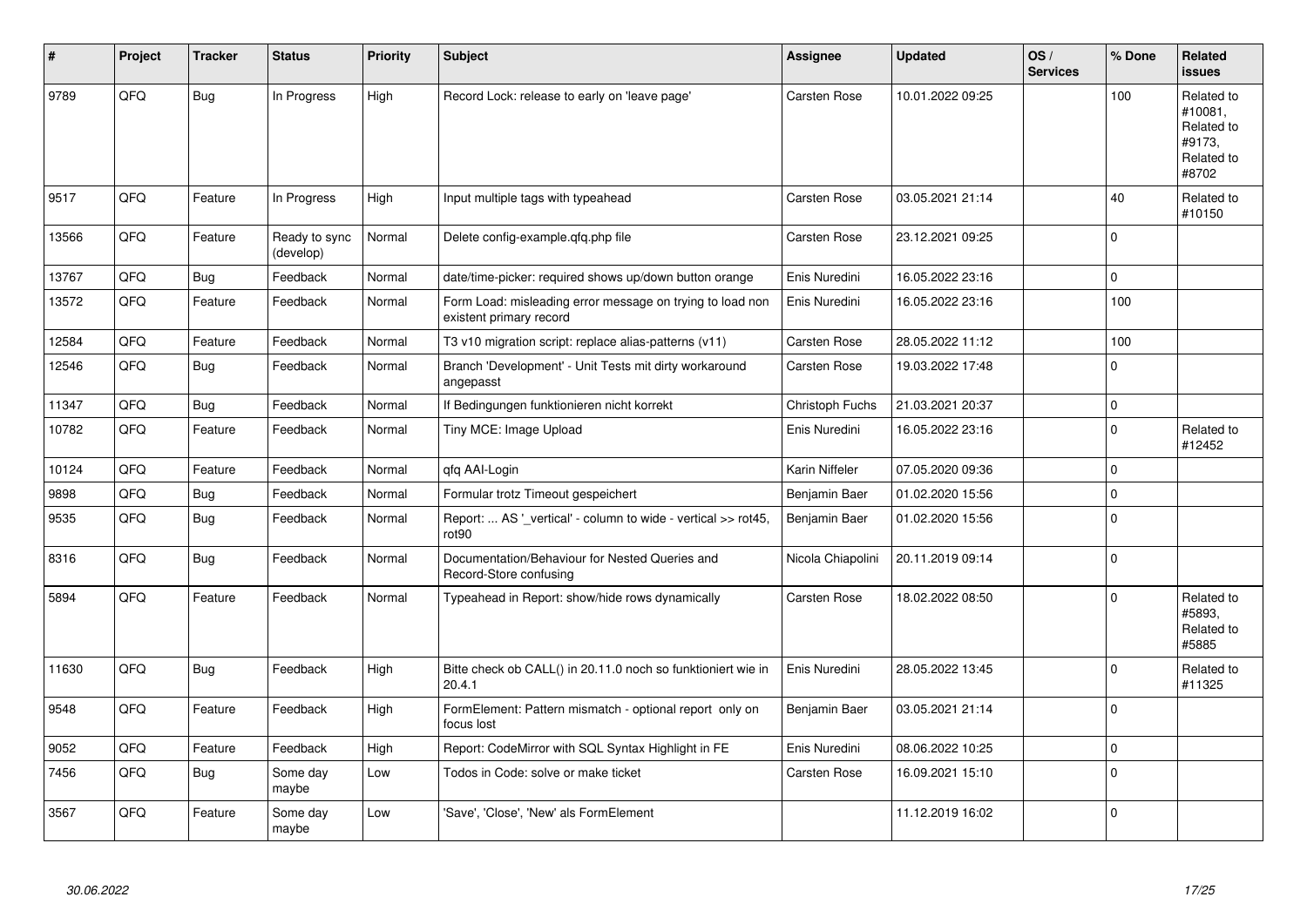| $\vert$ # | Project | <b>Tracker</b> | <b>Status</b>     | <b>Priority</b> | <b>Subject</b>                                           | Assignee            | <b>Updated</b>   | OS/<br><b>Services</b> | % Done      | Related<br><b>issues</b>                                              |
|-----------|---------|----------------|-------------------|-----------------|----------------------------------------------------------|---------------------|------------------|------------------------|-------------|-----------------------------------------------------------------------|
| 3537      | QFQ     | Feature        | Some day<br>maybe | Low             | SHOW COLUMNS FROM tableName - Extend '{{!'<br>definition | Carsten Rose        | 11.12.2019 16:02 |                        | $\mathbf 0$ |                                                                       |
| 3273      | QFQ     | Feature        | Some day<br>maybe | Low             | Dirty Flag in Form                                       | Carsten Rose        | 11.12.2019 16:02 |                        | 0           |                                                                       |
| 13608     | QFQ     | Feature        | Some day<br>maybe | Normal          | Automatic Browser Language Redirect                      | Enis Nuredini       | 17.06.2022 08:35 |                        | 0           |                                                                       |
| 12611     | QFQ     | Feature        | Some day<br>maybe | Normal          | Refactoring: Bootstrap with Lazy Loading                 | <b>Carsten Rose</b> | 08.06.2022 10:37 |                        | 0           | Related to<br>#12490,<br>Related to<br>#10013,<br>Related to<br>#7732 |
| 12337     | QFQ     | Feature        | Some day<br>maybe | Normal          | Database.php: better caching                             | Carsten Rose        | 16.09.2021 15:10 |                        | 0           |                                                                       |
| 12315     | QFQ     | Feature        | Some day<br>maybe | Normal          | Form History (Diffs) / Backups                           | Carsten Rose        | 16.09.2021 15:10 |                        | 0           |                                                                       |
| 11323     | QFQ     | Feature        | Some day<br>maybe | Normal          | Report Frontend Editor Modal + Codemirror                | Carsten Rose        | 16.09.2021 15:10 |                        | 0           | Related to<br>#11036                                                  |
| 11322     | QFQ     | Feature        | Some day<br>maybe | Normal          | Form Element JSON - (multiline parameter field)          | <b>Carsten Rose</b> | 16.09.2021 15:10 |                        | 0           |                                                                       |
| 11217     | QFO     | Feature        | Some day<br>maybe | Normal          | <b>Extend Script Functionality</b>                       | Carsten Rose        | 16.09.2021 15:10 |                        | 0           |                                                                       |
| 11036     | QFO     | Feature        | Some day<br>maybe | Normal          | inline report editor permissions                         | Carsten Rose        | 16.09.2021 15:09 |                        | $\mathbf 0$ | Related to<br>#11323                                                  |
| 10745     | QFQ     | Feature        | Some day<br>maybe | Normal          | Tablesorter Excel Export                                 | Carsten Rose        | 16.09.2021 15:09 |                        | 0           |                                                                       |
| 10738     | QFQ     | Feature        | Some day<br>maybe | Normal          | CORS headers for external API requests                   |                     | 10.06.2020 14:00 |                        | 0           |                                                                       |
| 10716     | QFQ     | Feature        | Some day<br>maybe | Normal          | Business Logic mit Externen Skripten                     | Carsten Rose        | 16.09.2021 15:10 |                        | 0           | Related to<br>#10713,<br>Related to<br>#8217                          |
| 10116     | QFQ     | Feature        | Some day<br>maybe | Normal          | TypeAhead: Tag - show inside 'input' element             | Carsten Rose        | 16.09.2021 15:09 |                        | 0           |                                                                       |
| 10095     | QFG     | Feature        | Some day<br>maybe | Normal          | Generic Gitlab Integration into QFQ                      | Carsten Rose        | 16.09.2021 15:10 |                        | 0           |                                                                       |
| 10013     | QFG     | Feature        | Some day<br>maybe | Normal          | FE.typ=editor: CodeMirror                                | Carsten Rose        | 08.06.2022 10:37 |                        | $\mathbf 0$ | Related to<br>#12611,<br>Related to<br>#12490,<br>Related to<br>#7732 |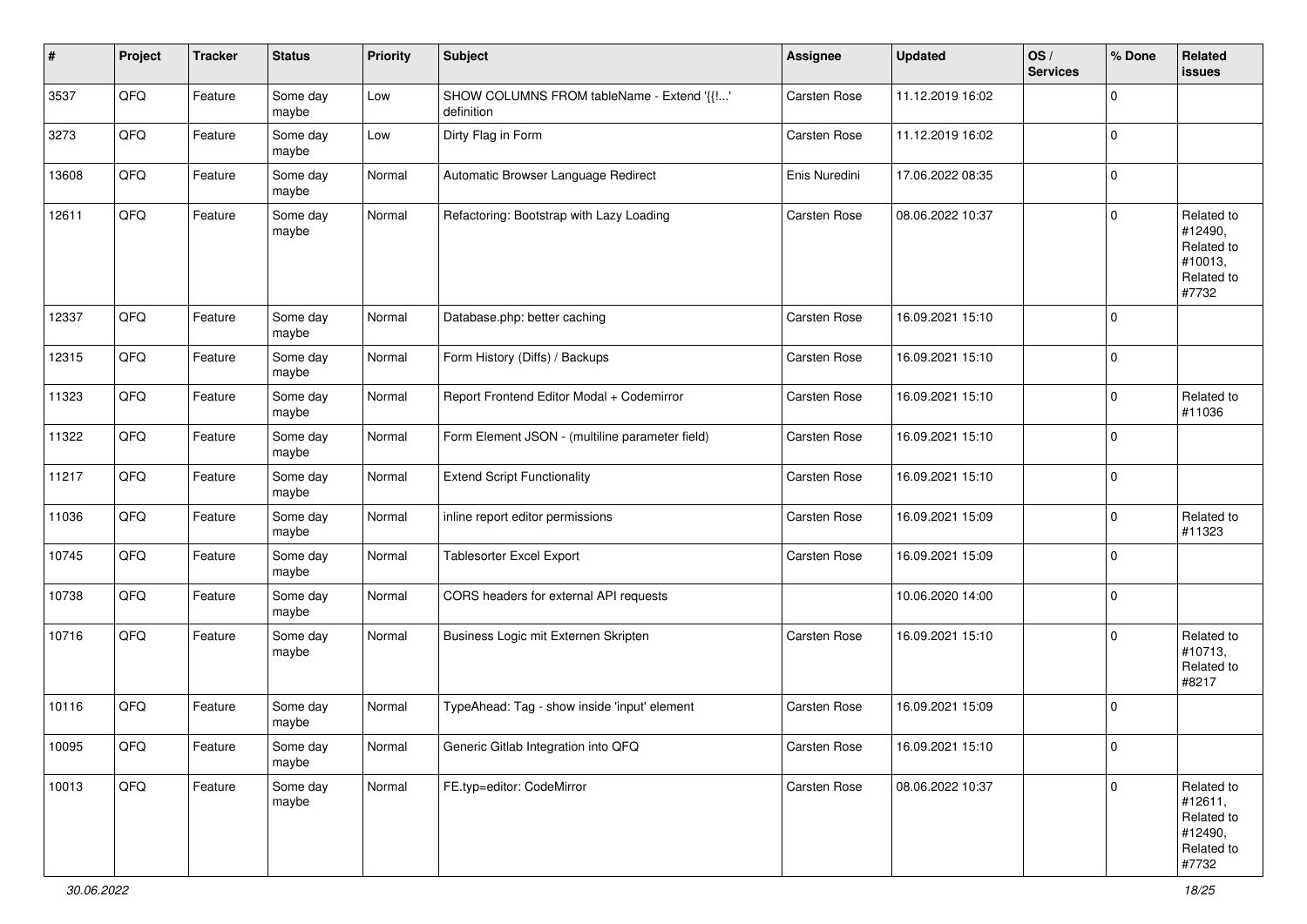| #    | Project | <b>Tracker</b> | <b>Status</b>     | <b>Priority</b> | <b>Subject</b>                                                           | <b>Assignee</b> | <b>Updated</b>   | OS/<br><b>Services</b> | % Done              | Related<br>issues                                                      |
|------|---------|----------------|-------------------|-----------------|--------------------------------------------------------------------------|-----------------|------------------|------------------------|---------------------|------------------------------------------------------------------------|
| 9704 | QFQ     | Feature        | Some day<br>maybe | Normal          | Thumbnails Generieren beim Splitten von PDF Files                        | Carsten Rose    | 11.12.2019 16:01 |                        | $\mathbf 0$         |                                                                        |
| 9669 | QFQ     | <b>Bug</b>     | Some day<br>maybe | Normal          | Checkbox / Template Group: radio/checkbox visible broken<br>after 'add'  | Carsten Rose    | 16.06.2021 13:47 |                        | $\mathbf 0$         | Related to<br>#8091                                                    |
| 9579 | QFQ     | Feature        | Some day<br>maybe | Normal          | Multiform with Process Row                                               | Carsten Rose    | 11.12.2019 16:01 |                        | 0                   |                                                                        |
| 9281 | QFQ     | <b>Bug</b>     | Some day<br>maybe | Normal          | Allow STRICT_TRANS_TABLES                                                | Carsten Rose    | 02.01.2021 18:43 |                        | 0                   |                                                                        |
| 9130 | QFQ     | Feature        | Some day<br>maybe | Normal          | tablesorter: Automatic Row numbering / Zeilenummer                       | Benjamin Baer   | 01.02.2020 23:22 |                        | $\mathbf 0$         |                                                                        |
| 9126 | QFQ     | <b>Bug</b>     | Some day<br>maybe | Normal          | hidden Form elements are present in page source                          |                 | 02.01.2021 18:41 |                        | $\mathbf 0$         |                                                                        |
| 9024 | QFQ     | <b>Bug</b>     | Some day<br>maybe | Normal          | QFQ Einarbeitung                                                         |                 | 01.02.2020 15:56 |                        | $\mathbf 0$         |                                                                        |
| 9020 | QFQ     | <b>Bug</b>     | Some day<br>maybe | Normal          | radio mit buttonClass und dynamicUpdate lassen sich nicht<br>kombinieren |                 | 11.12.2019 16:01 |                        | 0                   |                                                                        |
| 8894 | QFQ     | Feature        | Some day<br>maybe | Normal          | Documentation Tags Usable in QFQ Application                             | Carsten Rose    | 11.12.2019 16:01 |                        | $\mathsf{O}\xspace$ |                                                                        |
| 8892 | QFQ     | Feature        | Some day<br>maybe | Normal          | Display and Edit SQL Comments in Form Editor                             | Carsten Rose    | 11.12.2019 16:01 |                        | $\mathbf 0$         |                                                                        |
| 8586 | QFQ     | Feature        | Some day<br>maybe | Normal          | QFQ: Enhance Error message for 'record not found'                        | Carsten Rose    | 16.09.2021 15:10 |                        | $\mathbf 0$         |                                                                        |
| 8522 | QFQ     | Feature        | Some day<br>maybe | Normal          | build QFQ - npm warnings                                                 | Benjamin Baer   | 01.02.2020 23:19 |                        | 50                  |                                                                        |
| 8520 | QFQ     | Feature        | Some day<br>maybe | Normal          | Bring QFQ to Composer                                                    | Carsten Rose    | 16.09.2021 15:10 |                        | $\mathsf{O}\xspace$ |                                                                        |
| 8106 | QFQ     | <b>Bug</b>     | Some day<br>maybe | Normal          | Dynamic Update: Feld kann nicht auf empty zurückgesetzt<br>werden        | Carsten Rose    | 11.12.2019 16:01 |                        | $\mathbf 0$         |                                                                        |
| 8101 | QFQ     | Feature        | Some day<br>maybe | Normal          | Password hash: support further hashing methods                           | Carsten Rose    | 16.09.2021 15:10 |                        | $\mathbf 0$         |                                                                        |
| 8056 | QFQ     | Feature        | Some day<br>maybe | Normal          | Termin Organisation (Reservation)                                        |                 | 01.02.2020 23:19 |                        | $\mathbf 0$         | Related to<br>#8658                                                    |
| 7921 | QFQ     | Feature        | Some day<br>maybe | Normal          | Rest API Export: URL kuerzer machen                                      |                 | 01.02.2020 23:19 |                        | $\mathbf 0$         |                                                                        |
| 7732 | QFQ     | Feature        | Some day<br>maybe | Normal          | Javascript: Lazy Loading der add on libs                                 | Benjamin Baer   | 08.06.2022 10:38 |                        | $\mathsf{O}\xspace$ | Related to<br>#12611,<br>Related to<br>#12490,<br>Related to<br>#10013 |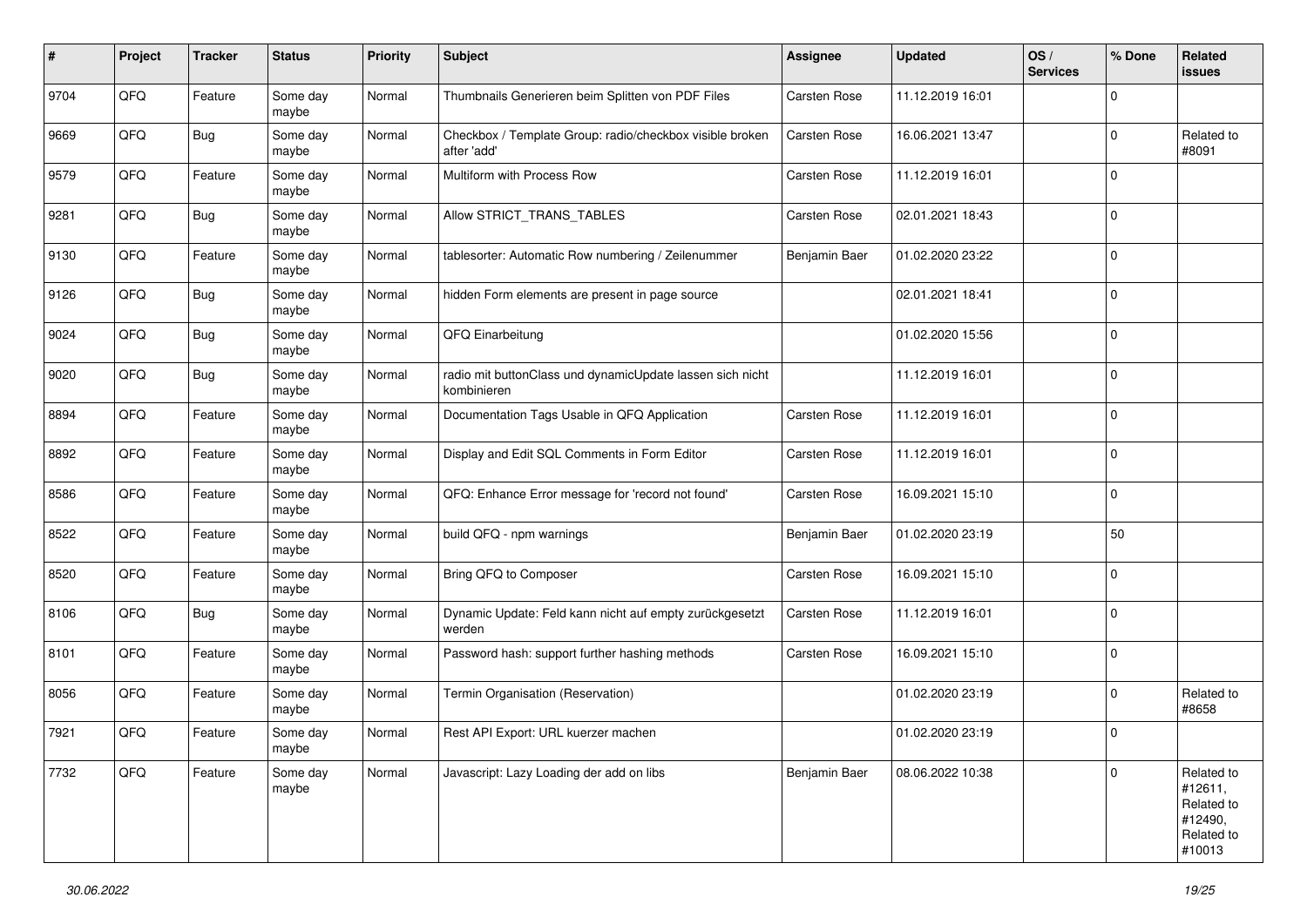| #    | Project | <b>Tracker</b> | <b>Status</b>     | <b>Priority</b> | <b>Subject</b>                                                                                 | Assignee      | <b>Updated</b>   | OS/<br><b>Services</b> | % Done      | Related<br>issues   |
|------|---------|----------------|-------------------|-----------------|------------------------------------------------------------------------------------------------|---------------|------------------|------------------------|-------------|---------------------|
| 7453 | QFQ     | Feature        | Some day<br>maybe | Normal          | import / export forms QFQ                                                                      | Carsten Rose  | 16.09.2021 15:10 |                        | $\Omega$    |                     |
| 7452 | QFQ     | Feature        | Some day<br>maybe | Normal          | automate deployment new QFQ version                                                            | Carsten Rose  | 16.09.2021 15:10 |                        | 0           |                     |
| 7402 | QFQ     | <b>Bug</b>     | Some day<br>maybe | Normal          | thumbnail cache: outdated picture when permission denied<br>and permission resolved.           |               | 01.02.2020 23:20 |                        | $\mathbf 0$ |                     |
| 7336 | QFQ     | Feature        | Some day<br>maybe | Normal          | PDF Upload: disallow PDFs with specific Meta information                                       | Carsten Rose  | 11.12.2019 16:01 |                        | $\Omega$    |                     |
| 7281 | QFQ     | <b>Bug</b>     | Some day<br>maybe | Normal          | Subrecords: on large screen separator line too short                                           |               | 01.02.2020 23:19 |                        | $\Omega$    |                     |
| 7278 | QFQ     | Feature        | Some day<br>maybe | Normal          | Form: Wert vordefinieren der immer gesetzt wird                                                |               | 02.05.2021 09:27 |                        | $\mathbf 0$ |                     |
| 7229 | QFQ     | Feature        | Some day<br>maybe | Normal          | New FormElement.type: Button                                                                   |               | 01.02.2021 12:32 |                        | $\pmb{0}$   |                     |
| 7108 | QFQ     | Feature        | Some day<br>maybe | Normal          | QFQ Wrap Elements                                                                              |               | 11.12.2019 16:01 |                        | $\mathbf 0$ |                     |
| 7107 | QFQ     | Feature        | Some day<br>maybe | Normal          | Showcase Registration Tool: Anmeldung / Administration :<br>Liste Anmeldungen / Emaileinaldung | Carsten Rose  | 11.12.2019 16:01 |                        | 0           |                     |
| 7106 | QFQ     | Feature        | Some day<br>maybe | Normal          | Beispiel Nummerierung von Rows in Report                                                       |               | 11.12.2019 16:01 |                        | $\pmb{0}$   |                     |
| 7105 | QFQ     | Feature        | Some day<br>maybe | Normal          | Beispiel wie man in einer zweiten Tabelle speichert.                                           |               | 11.12.2019 16:01 |                        | $\mathbf 0$ |                     |
| 7104 | QFQ     | Feature        | Some day<br>maybe | Normal          | Manual: hint about escaping if '\r' appears in mail body                                       |               | 11.12.2019 16:01 |                        | $\mathbf 0$ |                     |
| 7101 | QFQ     | Bug            | Some day<br>maybe | Normal          | 'form' in SIP and 'report' - breaks                                                            |               | 01.02.2020 23:20 |                        | $\mathbf 0$ |                     |
| 7100 | QFQ     | Feature        | Some day<br>maybe | Normal          | Download: log access, max downloads, time limit                                                |               | 01.02.2020 23:19 |                        | $\pmb{0}$   |                     |
| 6992 | QFQ     | Feature        | Some day<br>maybe | Normal          | DB exception: Syntax Highlight                                                                 |               | 11.12.2019 16:01 |                        | $\Omega$    | Related to<br>#5450 |
| 6972 | QFQ     | Feature        | Some day<br>maybe | Normal          | Fabric Clipboard / cross browser tab                                                           | Benjamin Baer | 01.02.2020 23:21 |                        | $\Omega$    |                     |
| 6970 | QFQ     | Feature        | Some day<br>maybe | Normal          | tablesorter: default fuer 'sortReset' aendern von 'Ctrl' zu 'Alt'                              | Benjamin Baer | 01.02.2020 23:21 |                        | $\mathbf 0$ |                     |
| 6715 | QFQ     | Feature        | Some day<br>maybe | Normal          | Code-Refactoring: dbArray vereinheitlichen                                                     | Carsten Rose  | 11.12.2019 16:02 |                        | $\pmb{0}$   |                     |
| 6704 | QFQ     | Feature        | Some day<br>maybe | Normal          | Upload Mode: Bilder in Notizen rechts sollen aktuellen<br>Upload repräsentieren.               |               | 01.02.2020 23:19 |                        | $\Omega$    | Related to<br>#3264 |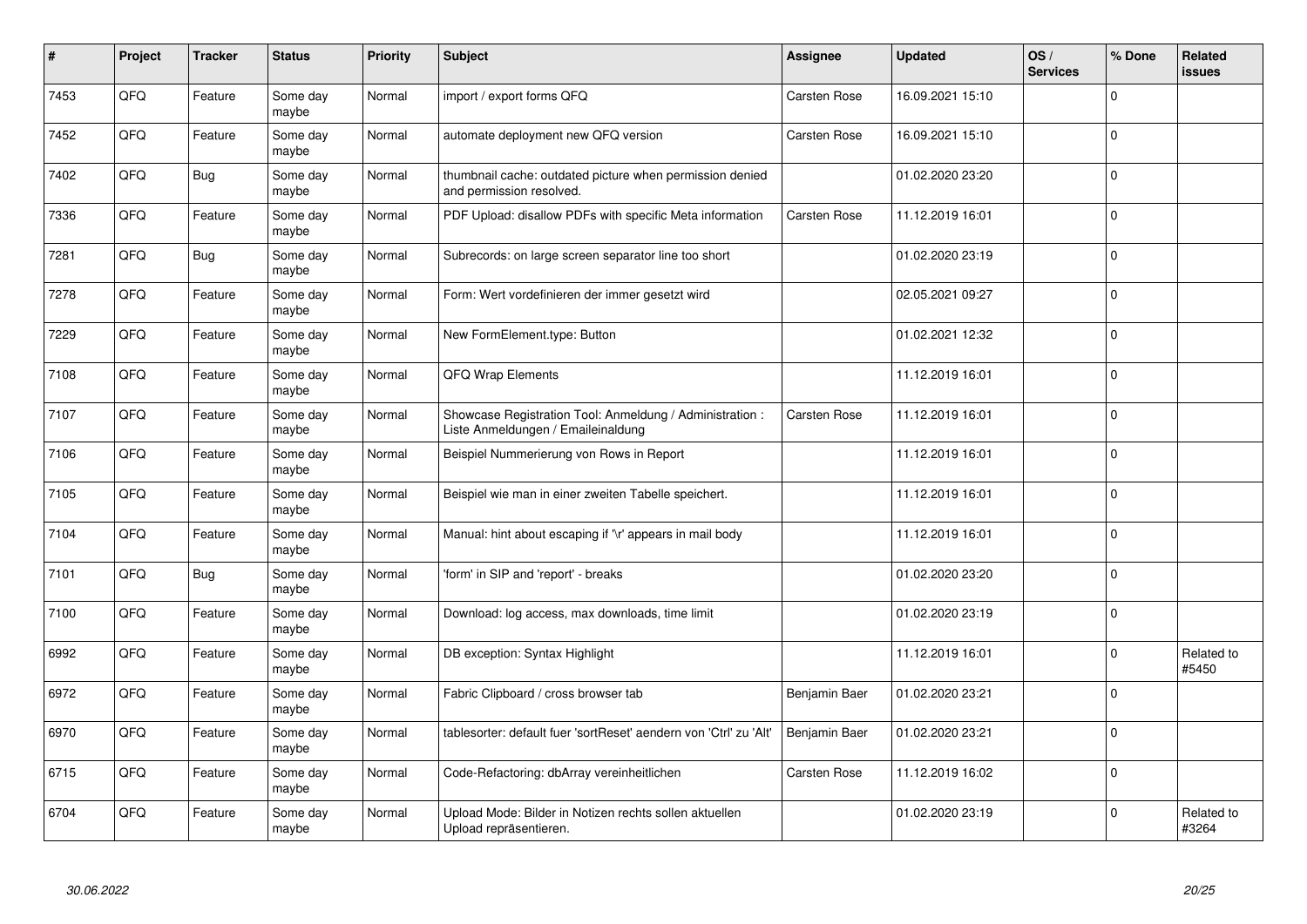| #    | Project | <b>Tracker</b> | <b>Status</b>     | <b>Priority</b> | <b>Subject</b>                                                                    | Assignee     | <b>Updated</b>   | OS/<br><b>Services</b> | % Done              | <b>Related</b><br>issues |
|------|---------|----------------|-------------------|-----------------|-----------------------------------------------------------------------------------|--------------|------------------|------------------------|---------------------|--------------------------|
| 6515 | QFQ     | Feature        | Some day<br>maybe | Normal          | Formular: Felder dynamisch ein/ausblenden                                         |              | 11.12.2019 16:02 |                        | $\Omega$            |                          |
| 6299 | QFQ     | Feature        | Some day<br>maybe | Normal          | Attack detection: log table with invalid SIP access                               |              | 11.12.2019 16:02 |                        | $\mathbf 0$         | Related to<br>#3947      |
| 6288 | QFQ     | Feature        | Some day<br>maybe | Normal          | Best Practice: Erklaeren wie man ein Formular ganz in<br>'weiss' erstellen kann   |              | 11.12.2019 16:02 |                        | $\mathsf{O}\xspace$ |                          |
| 6084 | QFQ     | Feature        | Some day<br>maybe | Normal          | New escape type: 'D' - convert date                                               |              | 01.02.2020 23:19 |                        | $\Omega$            |                          |
| 6083 | QFQ     | Feature        | Some day<br>maybe | Normal          | Dynamic Update: Value Check via SQL                                               |              | 11.12.2019 16:02 |                        | $\mathbf 0$         |                          |
| 5991 | QFQ     | Bug            | Some day<br>maybe | Normal          | URLs with ' ' or long parameter are problematic                                   | Carsten Rose | 01.02.2020 23:19 |                        | $\Omega$            |                          |
| 5983 | QFQ     | Feature        | Some day<br>maybe | Normal          | Form Submit (save & update): normalize date/-time FE                              | Carsten Rose | 01.02.2020 23:19 |                        | $\mathbf 0$         |                          |
| 5923 | QFQ     | Feature        | Some day<br>maybe | Normal          | fillStoreSystemBySqlLate                                                          |              | 01.02.2020 23:19 |                        | 0                   |                          |
| 5895 | QFQ     | Feature        | Some day<br>maybe | Normal          | Tutorial: List of all QFQ Features                                                |              | 01.02.2020 23:19 |                        | $\Omega$            |                          |
| 5893 | QFQ     | Feature        | Some day<br>maybe | Normal          | Edit on double-click                                                              |              | 01.02.2020 23:19 |                        | $\mathbf 0$         | Related to<br>#5894      |
| 5892 | QFQ     | Feature        | Some day<br>maybe | Normal          | QFQ should use T3 API to manipulate FE GROUP<br>membership                        |              | 01.02.2020 23:20 |                        | $\mathbf 0$         |                          |
| 5877 | QFQ     | <b>Bug</b>     | Some day<br>maybe | Normal          | FE.type=note:bsColumn strange behaviour                                           |              | 01.02.2020 23:19 |                        | $\mathbf 0$         |                          |
| 5852 | QFQ     | Feature        | Some day<br>maybe | Normal          | Logging: mail.log / sql.log - im FE anzeigen und via AJAX<br>aktualisieren        | Carsten Rose | 01.02.2020 23:19 |                        | $\Omega$            | Related to<br>#5885      |
| 5851 | QFQ     | Feature        | Some day<br>maybe | Normal          | Queue System implementieren: MQTT, RabbitMQ                                       |              | 01.02.2020 23:20 |                        | 0                   | Related to<br>#5715      |
| 5850 | QFQ     | Feature        | Some day<br>maybe | Normal          | Deployment: In QFQ Doc best practice fuer zeitgemaesses<br>Deployment beschreiben |              | 01.02.2020 23:20 |                        | $\Omega$            |                          |
| 5805 | QFQ     | Feature        | Some day<br>maybe | Normal          | TypeAHead SQL value instead of key stored                                         |              | 01.02.2020 23:19 |                        | $\Omega$            | Related to<br>#5444      |
| 5783 | QFQ     | Feature        | Some day<br>maybe | Normal          | <b>BPMN View/Edit</b>                                                             |              | 11.12.2019 16:02 |                        | $\mathbf 0$         |                          |
| 5768 | QFQ     | <b>Bug</b>     | Some day<br>maybe | Normal          | {{pageLanguage:T}}' missing if QFQ is called via api                              | Carsten Rose | 01.02.2020 23:19 |                        | $\mathbf 0$         |                          |
| 5706 | QFQ     | <b>Bug</b>     | Some day<br>maybe | Normal          | upload: fileDestination needs to be sanatized                                     | Carsten Rose | 01.02.2020 23:19 |                        | $\mathbf 0$         |                          |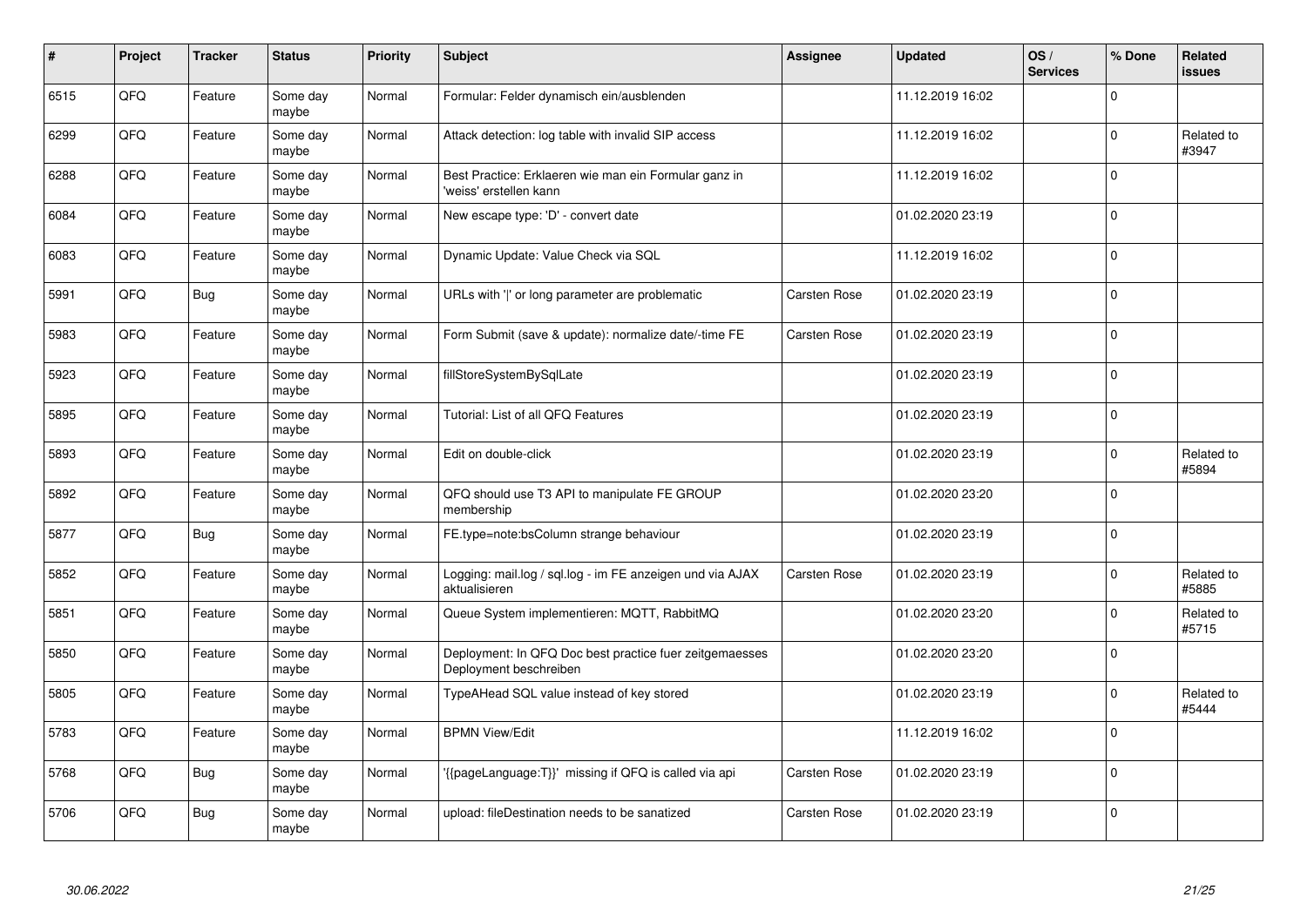| #    | Project | <b>Tracker</b> | <b>Status</b>     | <b>Priority</b> | <b>Subject</b>                                                                                                       | <b>Assignee</b> | <b>Updated</b>   | OS/<br><b>Services</b> | % Done      | Related<br><b>issues</b>                    |
|------|---------|----------------|-------------------|-----------------|----------------------------------------------------------------------------------------------------------------------|-----------------|------------------|------------------------|-------------|---------------------------------------------|
| 5665 | QFQ     | Feature        | Some day<br>maybe | Normal          | Versuch das '{{!' nicht mehr noetig ist.                                                                             | Carsten Rose    | 01.02.2020 23:20 |                        | $\Omega$    | Related to<br>#7432.<br>Related to<br>#7434 |
| 5579 | QFQ     | Feature        | Some day<br>maybe | Normal          | Enhance Doc / Presentation: variable type 'link column type'                                                         | Carsten Rose    | 01.02.2020 23:19 |                        | $\mathbf 0$ |                                             |
| 5557 | QFQ     | <b>Bug</b>     | Some day<br>maybe | Normal          | Form load: STORE RECORD filled, but should be empty                                                                  | Carsten Rose    | 01.02.2020 23:19 |                        | $\mathbf 0$ |                                             |
| 5548 | QFQ     | Feature        | Some day<br>maybe | Normal          | 801 Textfiles/Scriptfiles als Thumbnail                                                                              | Carsten Rose    | 07.03.2022 16:26 |                        | $\mathbf 0$ |                                             |
| 5480 | QFQ     | Feature        | Some day<br>maybe | Normal          | QFQ: Dokumentation mit Screenshots versehen                                                                          | Carsten Rose    | 01.02.2020 23:20 |                        | $\mathbf 0$ | Related to<br>#9879                         |
| 5455 | QFQ     | Feature        | Some day<br>maybe | Normal          | Mail Redirects grld abhaengig                                                                                        |                 | 01.02.2020 23:20 |                        | $\mathbf 0$ |                                             |
| 5452 | QFQ     | Feature        | Some day<br>maybe | Normal          | Thumbnails from PDF: bad quality                                                                                     |                 | 01.02.2020 23:20 |                        | $\mathbf 0$ |                                             |
| 5428 | QFQ     | Feature        | Some day<br>maybe | Normal          | secure thumbnail: late render on access.                                                                             | Carsten Rose    | 01.02.2020 23:20 |                        | $\mathbf 0$ |                                             |
| 5389 | QFQ     | Feature        | Some day<br>maybe | Normal          | QFQ Design: Multline label / note                                                                                    | Benjamin Baer   | 01.02.2020 23:19 |                        | $\mathbf 0$ |                                             |
| 5342 | QFQ     | Feature        | Some day<br>maybe | Normal          | link - with HTML Attributes                                                                                          |                 | 01.02.2020 23:20 |                        | $\mathbf 0$ | Related to<br>#14077                        |
| 5160 | QFQ     | Feature        | Some day<br>maybe | Normal          | QFQ collaborative / together.js, ShareJS, y-js, collaborative,                                                       |                 | 11.12.2019 16:02 |                        | $\mathbf 0$ |                                             |
| 5132 | QFQ     | Feature        | Some day<br>maybe | Normal          | Error Message sendmail missing attachment: more details                                                              | Carsten Rose    | 01.02.2020 23:19 |                        | $\mathbf 0$ |                                             |
| 5129 | QFQ     | Feature        | Some day<br>maybe | Normal          | Reports: SQL fuer x Achse und y Achse                                                                                |                 | 11.12.2019 16:02 |                        | $\mathbf 0$ |                                             |
| 5024 | QFQ     | Feature        | Some day<br>maybe | Normal          | Fabric: Generate PDF with edits                                                                                      | Benjamin Baer   | 01.02.2020 23:20 |                        | $\mathbf 0$ | Related to<br>#10704                        |
| 5021 | QFQ     | <b>Bug</b>     | Some day<br>maybe | Normal          | FE.typ=extra - during save displays error 'datum2' already<br>filled in STORE_SIP - the value is stored nevertheless | Carsten Rose    | 01.02.2020 23:19 |                        | $\Omega$    | Related to<br>#3875                         |
| 4974 | QFQ     | Feature        | Some day<br>maybe | Normal          | Long polling - inform all listening clients of changes                                                               |                 | 11.12.2019 16:02 |                        | $\mathbf 0$ |                                             |
| 4956 | QFQ     | Feature        | Some day<br>maybe | Normal          | Sendmail: Benutzerdefinierte Headers                                                                                 | Carsten Rose    | 11.12.2019 16:02 |                        | 0           |                                             |
| 4872 | QFQ     | Feature        | Some day<br>maybe | Normal          | Fields of Typo3 page available in STORE_TYPO3                                                                        | Carsten Rose    | 01.02.2020 23:19 |                        | $\mathbf 0$ |                                             |
| 4869 | QFQ     | Feature        | Some day<br>maybe | Normal          | Dynamic Update (show, hide, readonly?, required?) for<br><b>Template Group Elements</b>                              | Carsten Rose    | 01.02.2020 23:19 |                        | $\mathbf 0$ | Related to<br>#4865                         |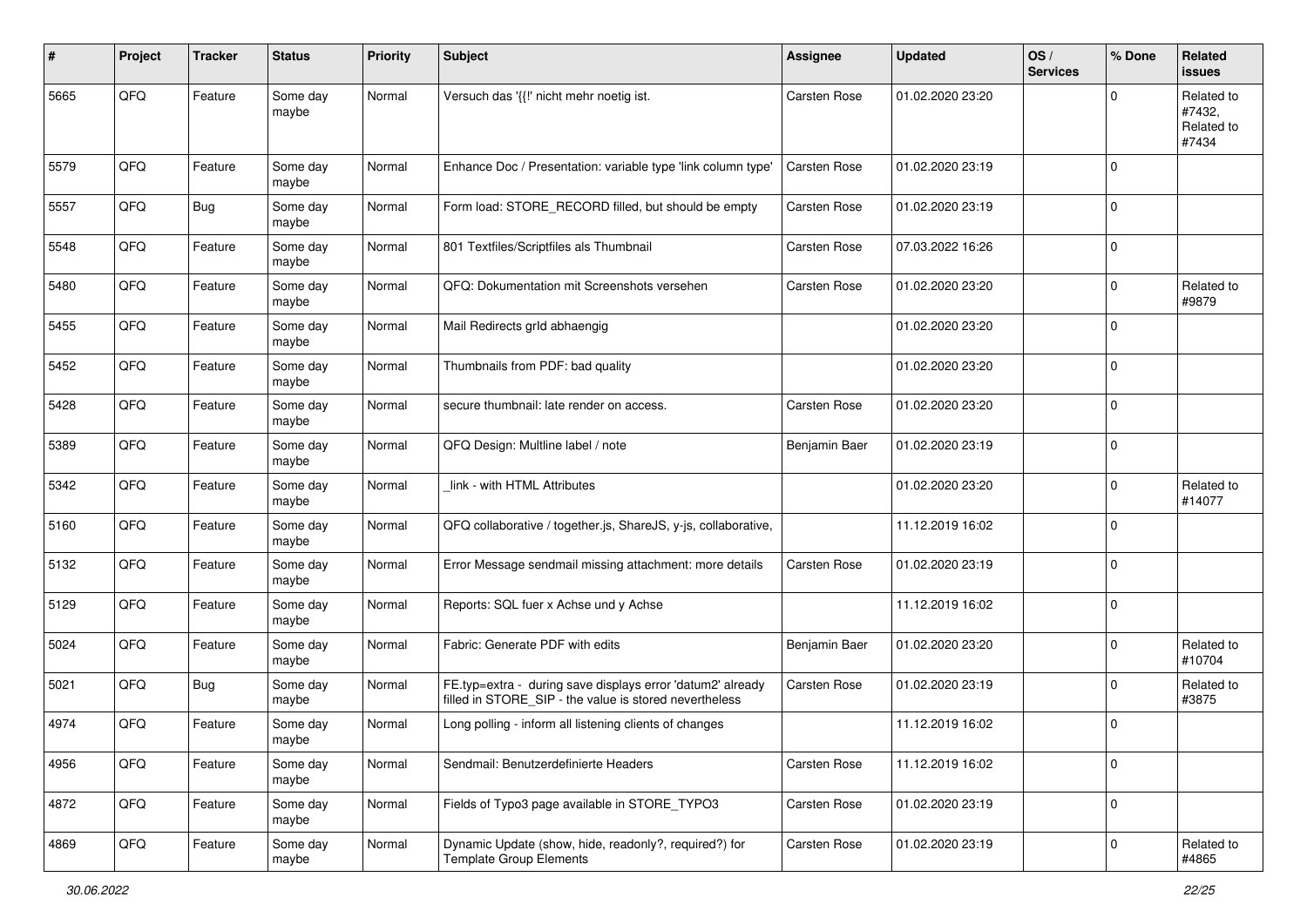| ∦    | Project        | <b>Tracker</b> | <b>Status</b>     | <b>Priority</b> | Subject                                                                                                                                                       | <b>Assignee</b> | <b>Updated</b>   | OS/<br><b>Services</b> | % Done      | Related<br><b>issues</b>                       |
|------|----------------|----------------|-------------------|-----------------|---------------------------------------------------------------------------------------------------------------------------------------------------------------|-----------------|------------------|------------------------|-------------|------------------------------------------------|
| 4839 | QFQ            | Feature        | Some day<br>maybe | Normal          | qfq-handle in <head> Abschnitt</head>                                                                                                                         | Carsten Rose    | 11.12.2019 16:02 |                        | $\Omega$    |                                                |
| 4816 | QFQ            | Feature        | Some day<br>maybe | Normal          | Templates for QFQ Reports (Tables, Radios, )                                                                                                                  |                 | 01.02.2020 23:20 |                        | $\Omega$    |                                                |
| 4771 | QFQ            | Bug            | Some day<br>maybe | Normal          | qfq: select-down-values empty after save (edit-form for<br>program administrators)                                                                            | Carsten Rose    | 01.02.2020 23:20 |                        | $\Omega$    | Related to<br>#4549, Has<br>duplicate<br>#4282 |
| 4757 | QFQ            | Feature        | Some day<br>maybe | Normal          | Test subrecord: download links ok? Links ok?                                                                                                                  | Carsten Rose    | 01.02.2020 23:20 |                        | $\mathbf 0$ |                                                |
| 4719 | QFQ            | Feature        | Some day<br>maybe | Normal          | Custom Message in Client in case of 'Browser tab close,<br>modification will be lost'                                                                         |                 | 01.02.2020 23:20 |                        | $\mathbf 0$ |                                                |
| 4659 | QFQ            | Bug            | Some day<br>maybe | Normal          | infoButtonExtra                                                                                                                                               | Carsten Rose    | 01.02.2020 23:20 |                        | $\mathbf 0$ |                                                |
| 4652 | QFQ            | Feature        | Some day<br>maybe | Normal          | UZH CD: Weiterleitung auf benutzerdefinierte 403/404 Seite                                                                                                    | Carsten Rose    | 01.02.2020 23:20 |                        | $\Omega$    |                                                |
| 4651 | QFQ            | Bug            | Some day<br>maybe | Normal          | 'Loading document" Modal wird angezeigt bei uzhcd type=2<br>Ansicht                                                                                           | Carsten Rose    | 01.02.2020 23:20 |                        | $\Omega$    |                                                |
| 4650 | QFQ            | Feature        | Some day<br>maybe | Normal          | Convert html to doc/rtf                                                                                                                                       | Carsten Rose    | 01.02.2020 23:20 |                        | $\Omega$    | Related to<br>#10704                           |
| 4640 | QFQ            | Feature        | Some day<br>maybe | Normal          | Rename System Forms                                                                                                                                           |                 | 01.02.2020 23:20 |                        | $\mathbf 0$ |                                                |
| 4627 | QFQ            | Feature        | Some day<br>maybe | Normal          | dbupdate: all tables - check 'create', 'modified' if it is possible<br>to change to default 'CURRENT_TIMESTAMP' and modified<br>'ON UPDATE CURRENT_TIMESTAMP' |                 | 01.02.2020 23:20 |                        | $\mathbf 0$ |                                                |
| 4626 | QFQ            | Feature        | Some day<br>maybe | Normal          | Mobile View: 'classBody=qfq-form-right' makes no sense                                                                                                        |                 | 01.02.2020 23:20 |                        | $\mathbf 0$ |                                                |
| 4606 | QFQ            | Feature        | Some day<br>maybe | Normal          | link: qualifier to render bootstrap button                                                                                                                    | Carsten Rose    | 01.02.2020 23:19 |                        | $\mathbf 0$ |                                                |
| 4583 | QFQ            | <b>Bug</b>     | Some day<br>maybe | Normal          | Dynamic Update bei TypeAhead Feldern                                                                                                                          | Carsten Rose    | 01.02.2020 23:19 |                        | $\mathbf 0$ |                                                |
| 4551 | QFQ            | Feature        | Some day<br>maybe | Normal          | Set 'pills' via dynamicUpdate to show/hide/disabled                                                                                                           |                 | 01.02.2020 23:20 |                        | $\mathbf 0$ | Related to<br>#3752                            |
| 4549 | $\mathsf{QFQ}$ | Bug            | Some day<br>maybe | Normal          | TemplateGroups: FE.type SELECT loose selected value<br>after save                                                                                             | Carsten Rose    | 01.02.2020 23:20 |                        | $\pmb{0}$   | Related to<br>#4548,<br>Related to<br>#4771    |
| 4546 | QFQ            | Bug            | Some day<br>maybe | Normal          | NH: SIP storage is destroyed                                                                                                                                  |                 | 01.02.2020 23:20 |                        | 0           |                                                |
| 4536 | QFQ            | Feature        | Some day<br>maybe | Normal          | FE upload: problem with delete if mutliple uploads an<br>FE.name="                                                                                            |                 | 01.02.2020 23:20 |                        | 0           |                                                |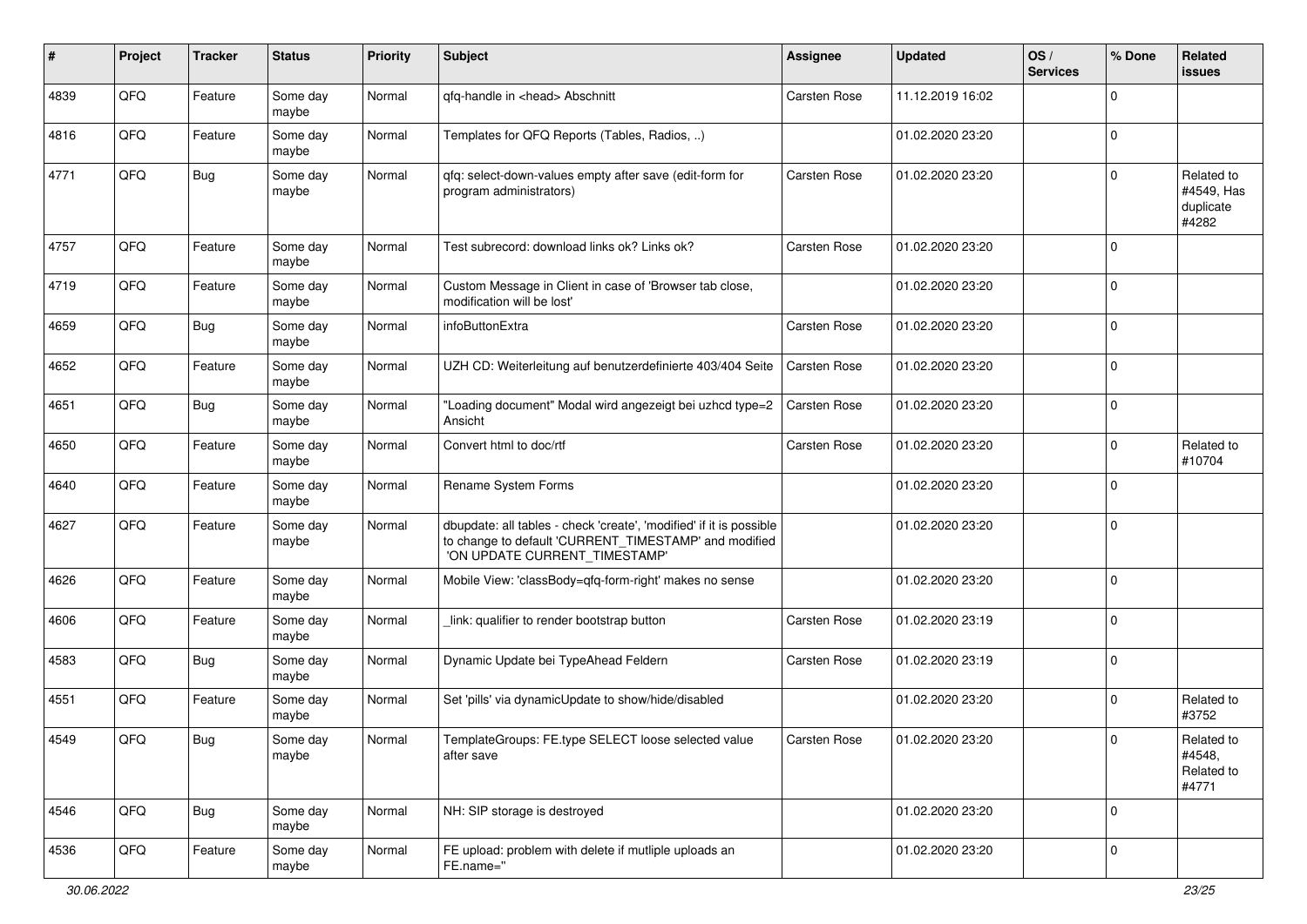| #    | Project | <b>Tracker</b> | <b>Status</b>     | <b>Priority</b> | <b>Subject</b>                                                                                                                                           | <b>Assignee</b> | <b>Updated</b>   | OS/<br><b>Services</b> | % Done      | Related<br><b>issues</b>                    |
|------|---------|----------------|-------------------|-----------------|----------------------------------------------------------------------------------------------------------------------------------------------------------|-----------------|------------------|------------------------|-------------|---------------------------------------------|
| 4528 | QFQ     | <b>Bug</b>     | Some day<br>maybe | Normal          | extraButtonLock mit SQLAhead Bug                                                                                                                         | Carsten Rose    | 01.02.2020 23:19 |                        | 0           |                                             |
| 4454 | QFQ     | Bug            | Some day<br>maybe | Normal          | Required Elements: multiple elements in a row - whole row<br>marked if only one input is empty.                                                          | Benjamin Baer   | 01.02.2020 23:20 |                        | 0           |                                             |
| 4446 | QFQ     | Feature        | Some day<br>maybe | Normal          | New FE get same feldContainerId as last modifed FE                                                                                                       |                 | 01.02.2020 23:20 |                        | 0           |                                             |
| 4445 | QFQ     | Feature        | Some day<br>maybe | Normal          | template group: Option to simulate fieldset                                                                                                              |                 | 28.06.2021 14:11 |                        | 0           |                                             |
| 4444 | QFQ     | Feature        | Some day<br>maybe | Normal          | FE.type=upload: detect mime type                                                                                                                         |                 | 11.12.2019 16:02 |                        | 0           | Related to<br>#4303                         |
| 4443 | QFQ     | Feature        | Some day<br>maybe | Normal          | Form: multiple secondary tables                                                                                                                          |                 | 01.02.2020 23:20 |                        | 0           |                                             |
| 4442 | QFQ     | Feature        | Some day<br>maybe | Normal          | Special Column Name: _link - new symbol G (Glyph) to<br>choose any available symbol                                                                      |                 | 11.12.2019 16:02 |                        | 0           |                                             |
| 4441 | QFQ     | <b>Bug</b>     | Some day<br>maybe | Normal          | \$ SERVER Vars sollten nur aus dem Store genommen<br>werden - Code entsprechend anpassen.                                                                |                 | 11.12.2019 16:02 |                        | 0           |                                             |
| 4440 | QFQ     | Feature        | Some day<br>maybe | Normal          | Manual.rst: explain how to. expand PHP Session to 4h                                                                                                     |                 | 11.12.2019 16:02 |                        | 0           |                                             |
| 4439 | QFQ     | Feature        | Some day<br>maybe | Normal          | Log: report all actions fired by an FE Element, incl. the<br>original directive (slaveld, sqllnsert, )                                                   |                 | 01.02.2020 23:20 |                        | 0           | Related to<br>#4432,<br>Related to<br>#5458 |
| 4435 | QFQ     | Feature        | Some day<br>maybe | Normal          | Report: striptags - specify allowed tags                                                                                                                 |                 | 01.02.2020 23:20 |                        | 0           |                                             |
| 4433 | QFQ     | Feature        | Some day<br>maybe | Normal          | Log when SIP will be destroyed by QFQ for any (security)<br>reason                                                                                       |                 | 01.02.2020 23:20 |                        | 0           | Related to<br>#4432,<br>Related to<br>#5458 |
| 4420 | QFQ     | Feature        | Some day<br>maybe | Normal          | Client: Local Storage - store the changes of a form, local in<br>the browser.                                                                            | Benjamin Baer   | 11.12.2019 16:02 |                        | 0           |                                             |
| 4398 | QFQ     | Bug            | Some day<br>maybe | Normal          | Typeahead: mouse click in a prefilled input opens a single<br>item dropdown with the current value - click on it seems to<br>set the value, not the key. | Benjamin Baer   | 01.02.2020 23:20 |                        | $\mathbf 0$ | Related to<br>#4457                         |
| 4365 | QFQ     | Feature        | Some day<br>maybe | Normal          | Multi Language: new way of config                                                                                                                        | Carsten Rose    | 01.02.2020 23:20 |                        | $\mathbf 0$ |                                             |
| 4349 | QFO     | Feature        | Some day<br>maybe | Normal          | link download: downloaded external URL to<br>deliver/concatenate - check mimetipe and handle it correctly                                                | Carsten Rose    | 11.12.2019 16:02 |                        | 0           |                                             |
| 4343 | QFQ     | Feature        | Some day<br>maybe | Normal          | Link: Classifier to add 'attributes'                                                                                                                     | Carsten Rose    | 01.02.2020 23:20 |                        | 0           | Related to<br>#14077                        |
| 4330 | QFO     | Feature        | Some day<br>maybe | Normal          | Error Message: report missing {{ / }} in sqlUpdate, sqlInsert,<br>sqlDelete, sqlAfter, sqlBefore in FE action elements.                                  | Carsten Rose    | 01.02.2020 23:20 |                        | 0           |                                             |